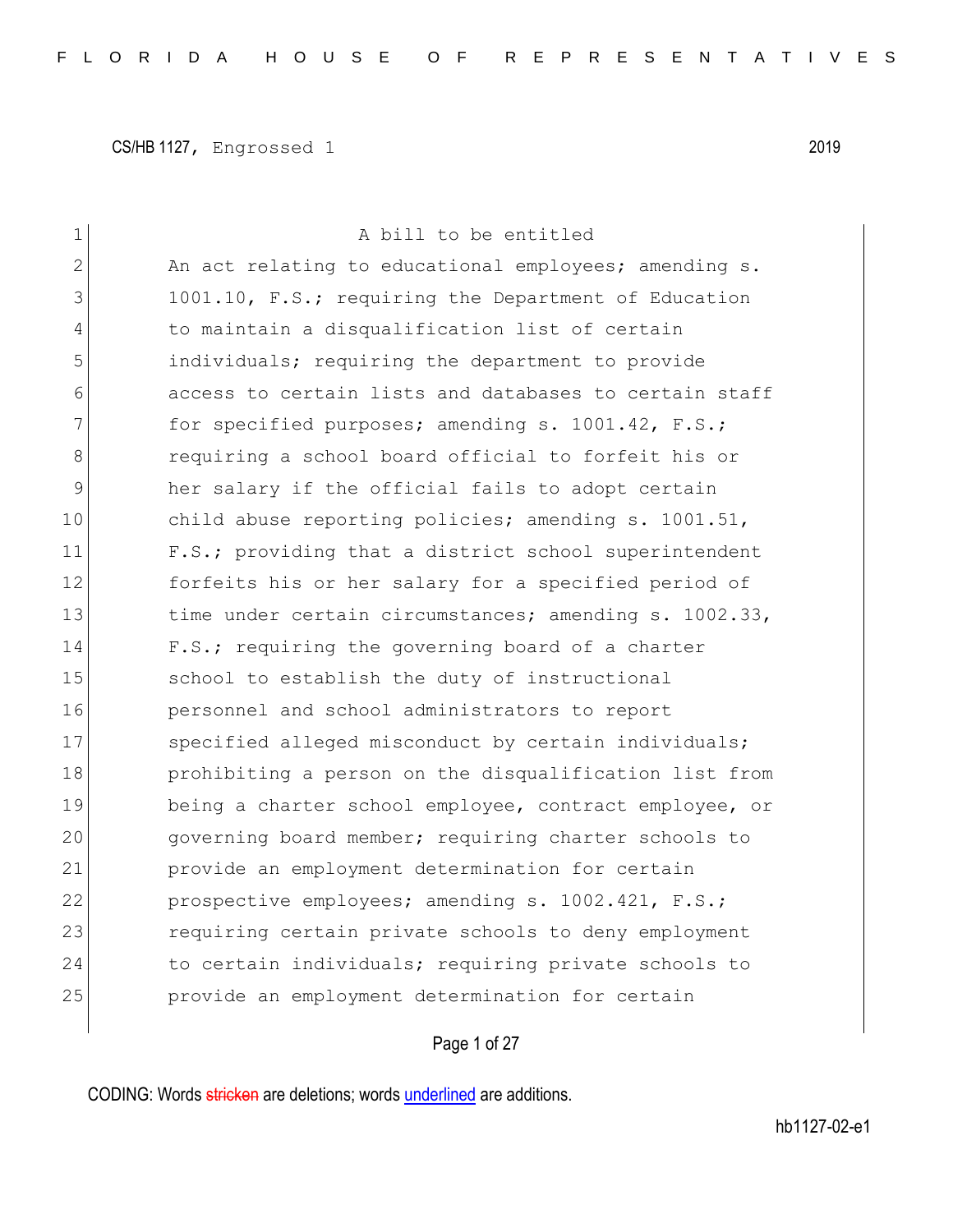26 **prospective employees;** authorizing the Commissioner of 27 Education to permanently revoke an owner's or 28 operator's authority to establish or operate a private 29 3 school in this state under certain circumstances; 30 amending s. 1006.061, F.S.; revising the contents of a 31 sign certain educational entities are required to post 32 to include information relating to reporting of 33 certain criminal acts; amending s. 1012.21, F.S.; 34 providing criteria by which individuals are added to a 35 specified database; amending s. 1012.22, F.S.; 36 requiring district school superintendents to provide 37 an employment determination for certain prospective 38 employees; amending s. 1012.315, F.S.; providing that 39 certain individuals are ineligible for an educator 40 certification or specified employment; amending s. 41 1012.795, F.S.; revising acts that warrant a 42 disciplinary action by the commission; amending s. 43 1012.796, F.S.; requiring a district school 44 superintendent to immediately suspend certain 45 individuals and take specified action as a results of 46 alleged misconduct; providing criminal penalties; 47 **providing an effective date.** 48 49 Be It Enacted by the Legislature of the State of Florida: 50

Page 2 of 27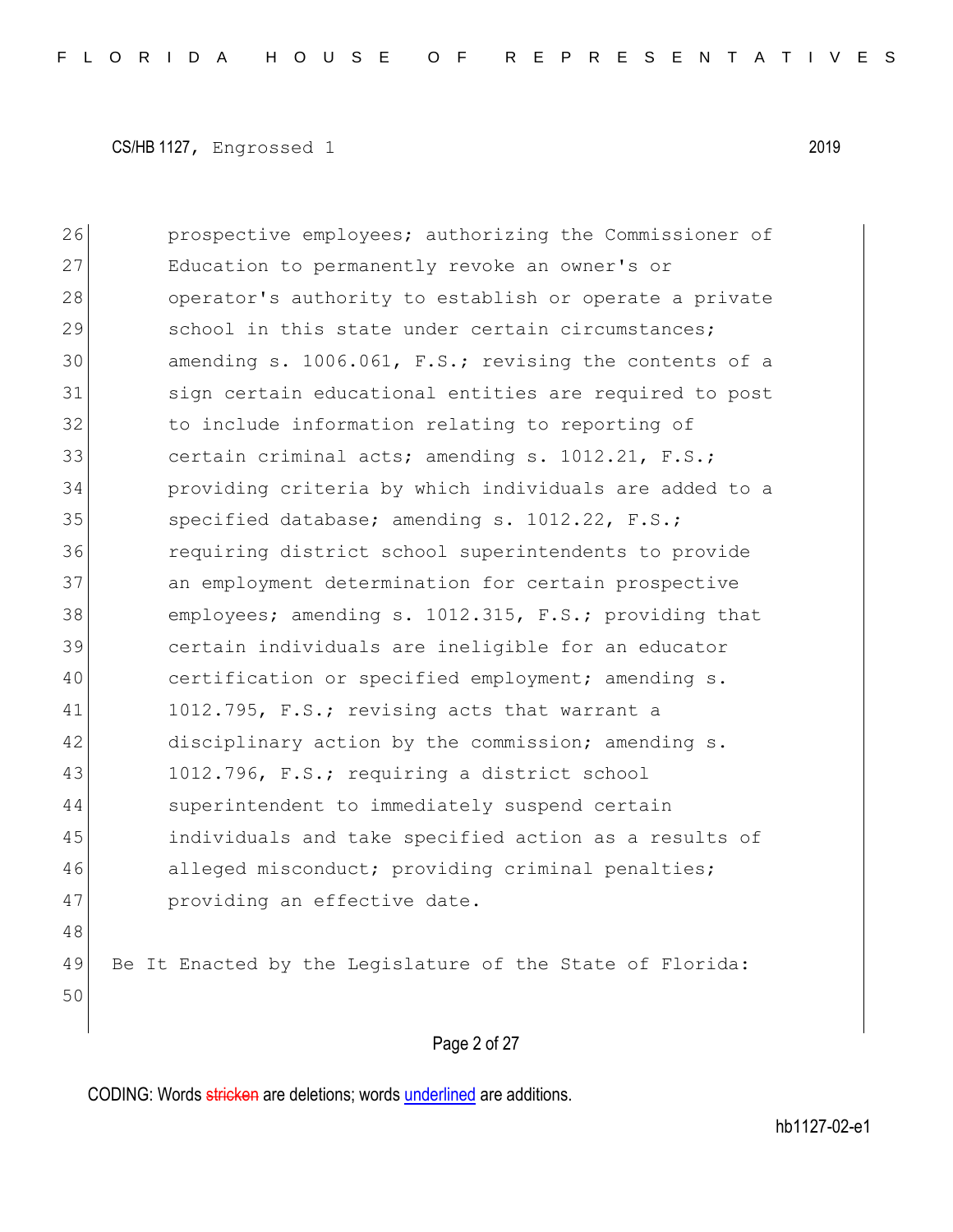51 Section 1. Subsections (4) and (5) of section 1001.10, 52 Florida Statutes, are amended to read: 53 1001.10 Commissioner of Education; general powers and 54 duties.— 55 (4) The Department of Education shall: 56 (a) Provide technical assistance to school districts, 57 charter schools, the Florida School for the Deaf and the Blind, 58 and private schools that accept scholarship students who 59 participate in a state scholarship program under chapter 1002 in 60 the development of policies, procedures, and training related to 61 employment practices and standards of ethical conduct for 62 instructional personnel and school administrators, as defined in 63 s. 1012.01. 64 (b) Maintain a disqualification list, which must include 65 the following: 66 1. Individuals whose educator certificates have been 67 permanently revoked by a panel of the commission pursuant to s. 68 1012.796(7)(b); and 69 2. Individuals who were owners or operators of a private 70 school whose authority to establish or operate a private school 71 in this state has been permanently denied or revoked by the 72 Commissioner of Education pursuant to s. 1002.421(3)(c). 73 (5) The Department of Education shall provide authorized 74 staff of school districts, charter schools, the Florida School 75 for the Deaf and the Blind, and private schools that accept

Page 3 of 27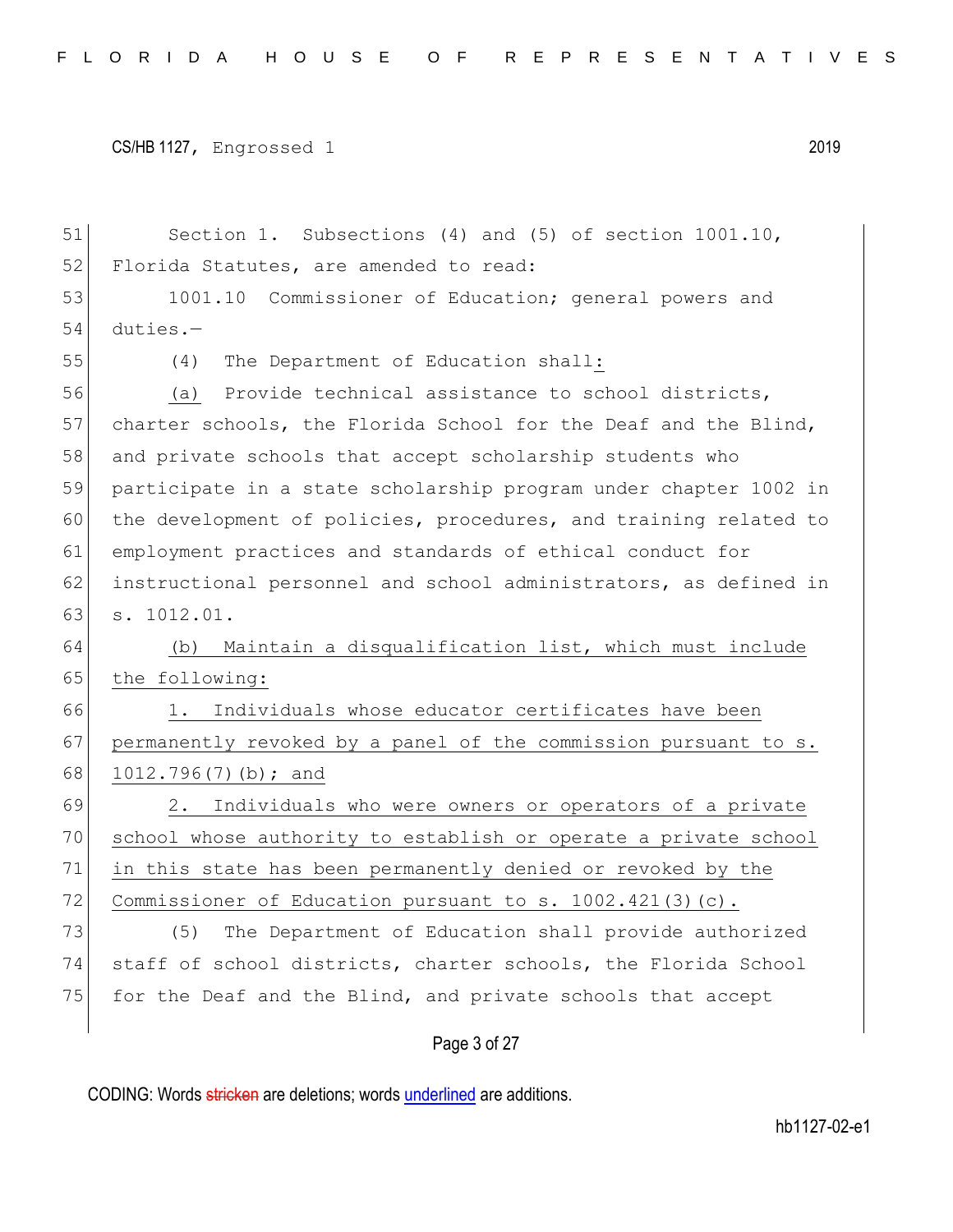```
CS/HB 1127, Engrossed 1 2019
```
76 scholarship students who participate in a state scholarship 77 program under chapter 1002 with access to electronic 78 verification of information from the following employment 79 screening tools: 80 (a) The Professional Practices' Database of Disciplinary 81 Actions Against Educators; and 82 (b) The Department of Education's Teacher Certification 83 Database; 84 (c) The Department of Education's computer database of 85 certain persons whose employment was terminated or who resigned 86 in lieu of termination or during the course of an investigation; 87 and 88 (d) The Department of Education's disqualification list 89 pursuant to paragraph (4)(b). 90 91 This subsection does not require the department to provide these 92 staff with unlimited access to the databases. However, the 93 department shall provide the staff with access to the data 94 necessary for performing employment history checks of the 95 instructional personnel and school administrators included in 96 the databases. 97 Section 2. Paragraph (b) of subsection (7) of section 98 1001.42, Florida Statutes, is amended to read: 99 1001.42 Powers and duties of district school board.—The 100 district school board, acting as a board, shall exercise all

Page 4 of 27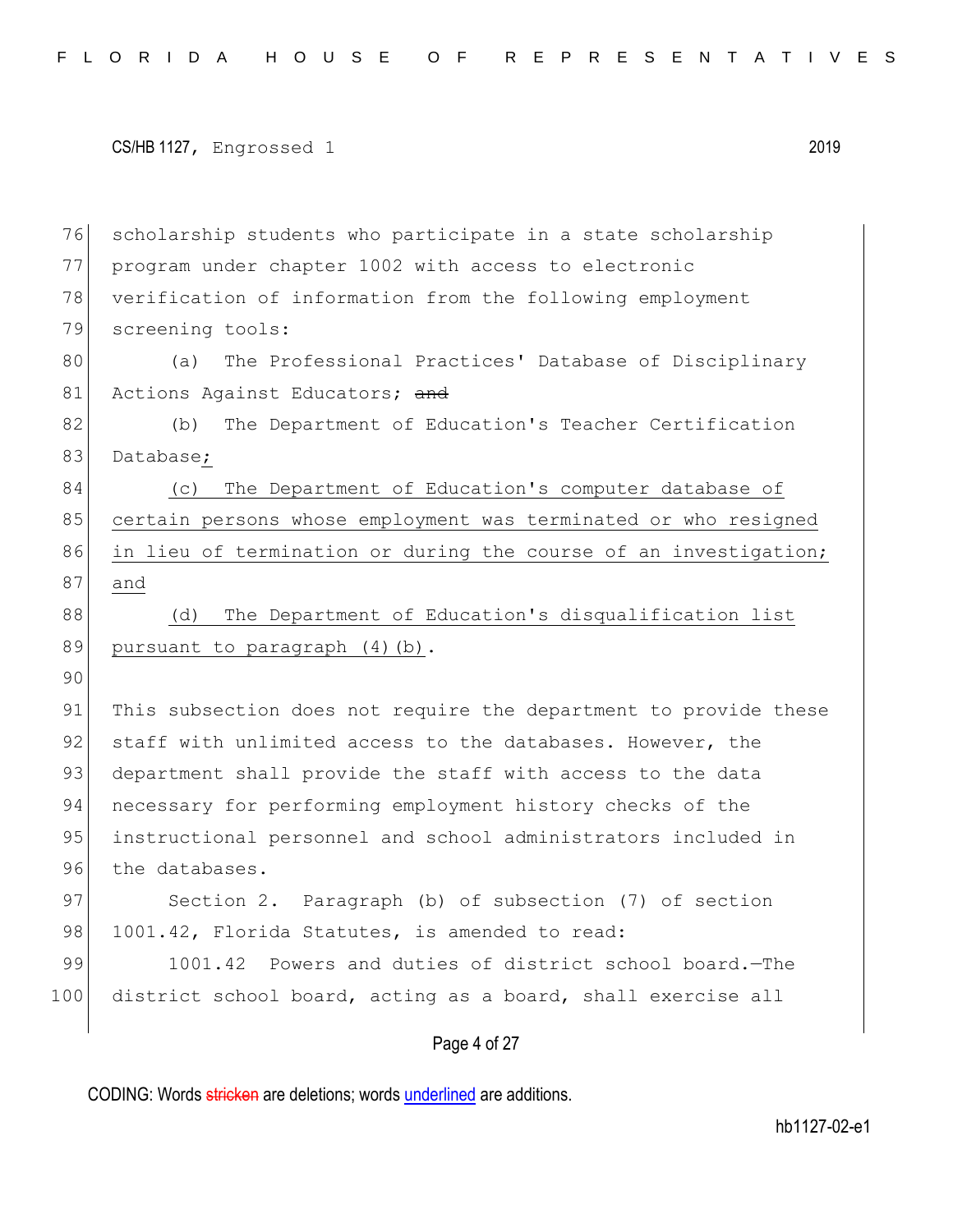101 powers and perform all duties listed below:

102 (7) DISQUALIFICATION FROM EMPLOYMENT.—Disqualify 103 instructional personnel and school administrators, as defined in 104 s. 1012.01, from employment in any position that requires direct 105 contact with students if the personnel or administrators are 106 ineligible for such employment under s. 1012.315. An elected or 107 appointed school board official forfeits his or her salary for 1 108 year if:

109 (b) The school board official knowingly fails to adopt 110 policies that require:

111 1. Instructional personnel and school administrators to 112 report alleged misconduct by other instructional personnel and 113 school administrators;

114 2. The district school superintendent to report misconduct 115 by instructional personnel or school administrators that would 116 result in disqualification from educator certification or 117 employment as provided in s. 1012.315 to the law enforcement 118 agencies with jurisdiction over the conduct; or

119 3. The investigation of all reports of alleged misconduct 120 by instructional personnel and school administrators, if the 121 misconduct affects the health, safety, or welfare of a student 122 and the reporting of misconduct that meets the definition of 123 child abuse, abandonment, or neglect under s. 39.01 to the 124 central abuse hotline.

125 Section 3. Subsection (12) of section 1001.51, Florida

Page 5 of 27

CODING: Words stricken are deletions; words underlined are additions.

hb1127-02-e1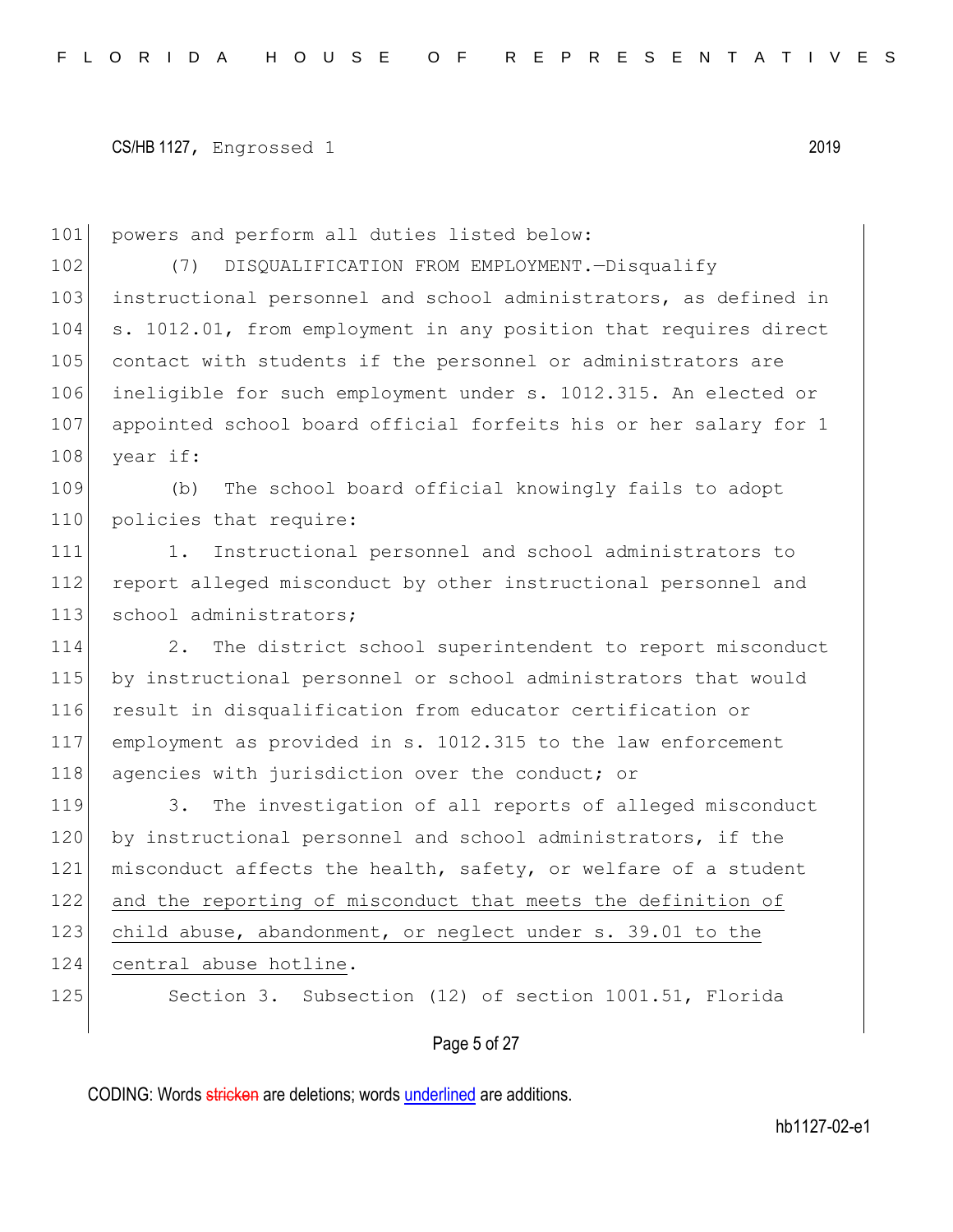126 Statutes, is amended to read:

127 1001.51 Duties and responsibilities of district school 128 superintendent. The district school superintendent shall 129 exercise all powers and perform all duties listed below and 130 elsewhere in the law, provided that, in so doing, he or she 131 shall advise and counsel with the district school board. The 132 district school superintendent shall perform all tasks necessary 133 to make sound recommendations, nominations, proposals, and 134 reports required by law to be acted upon by the district school 135 board. All such recommendations, nominations, proposals, and 136 reports by the district school superintendent shall be either 137 recorded in the minutes or shall be made in writing, noted in 138 the minutes, and filed in the public records of the district 139 school board. It shall be presumed that, in the absence of the 140 record required in this section, the recommendations, 141 nominations, and proposals required of the district school 142 superintendent were not contrary to the action taken by the 143 district school board in such matters.

144 (12) RECORDS AND REPORTS.—Recommend such records as should 145 be kept in addition to those prescribed by rules of the State 146 Board of Education; prepare forms for keeping such records as 147 are approved by the district school board; ensure that such 148 records are properly kept; and make all reports that are needed 149 or required, as follows:

150 (a) Forms, blanks, and reports.—Require that all employees

## Page 6 of 27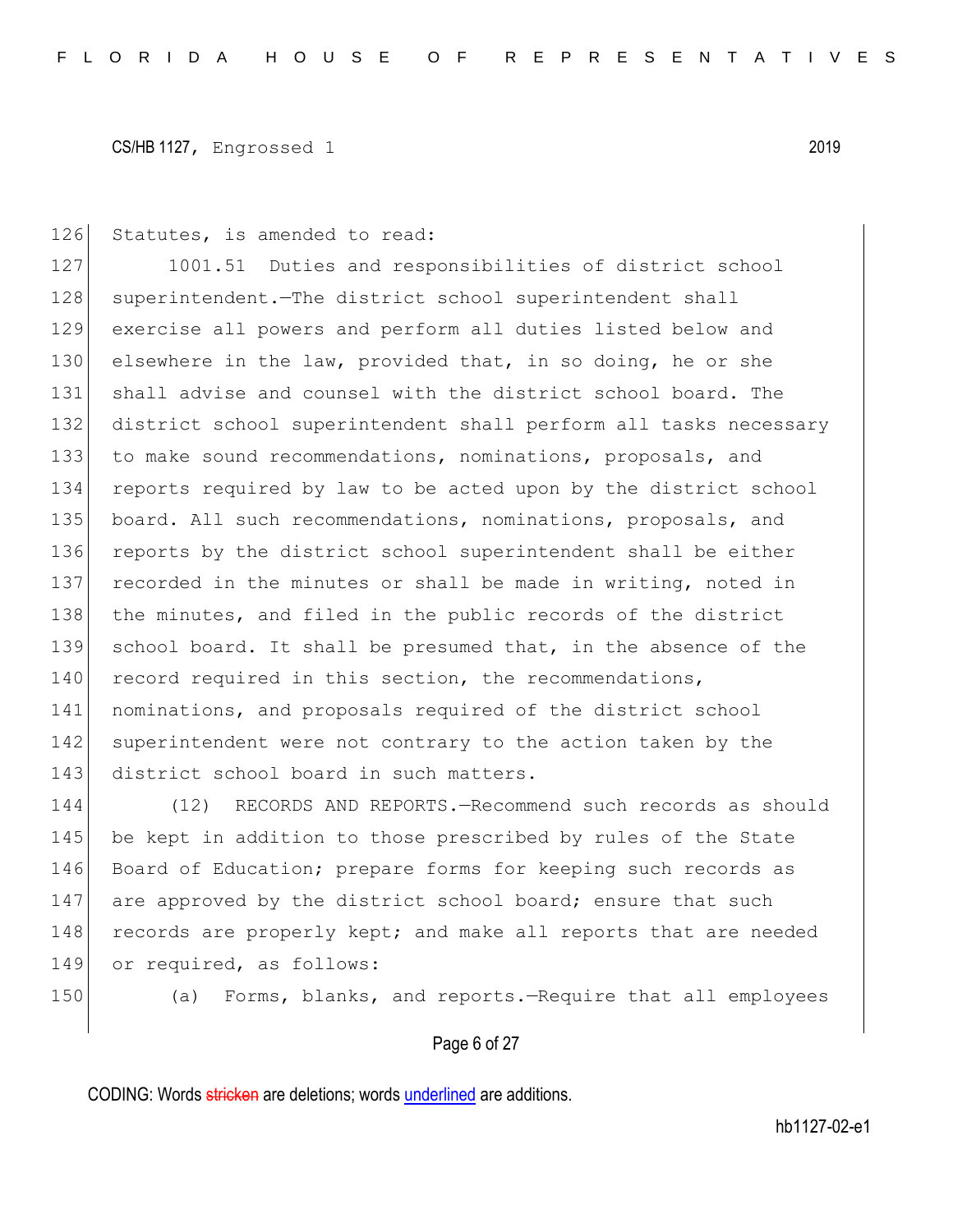accurately keep all records and promptly make in proper form all 152 reports required by the education code or by rules of the State 153 Board of Education; recommend the keeping of such additional records and the making of such additional reports as may be deemed necessary to provide data essential for the operation of the school system; and prepare such forms and blanks as may be 157 required and ensure that these records and reports are properly prepared.

159 (b) Reports to the department.—Prepare, for the approval 160 of the district school board, all reports required by law or 161 rules of the State Board of Education to be made to the 162 department and transmit promptly all such reports, when 163 approved, to the department, as required by law. If any reports 164 are not transmitted at the time and in the manner prescribed by 165 law or by State Board of Education rules, the salary of the 166 district school superintendent must be withheld until the report 167 has been properly submitted. Unless otherwise provided by rules 168 of the State Board of Education, the annual report on attendance 169 and personnel is due on or before July 1, and the annual school 170 budget and the report on finance are due on the date prescribed 171 by the commissioner.

172

173 Any district school superintendent who knowingly signs and 174 transmits to any state official a report that the superintendent 175 knows to be false or incorrect; who knowingly fails to

#### Page 7 of 27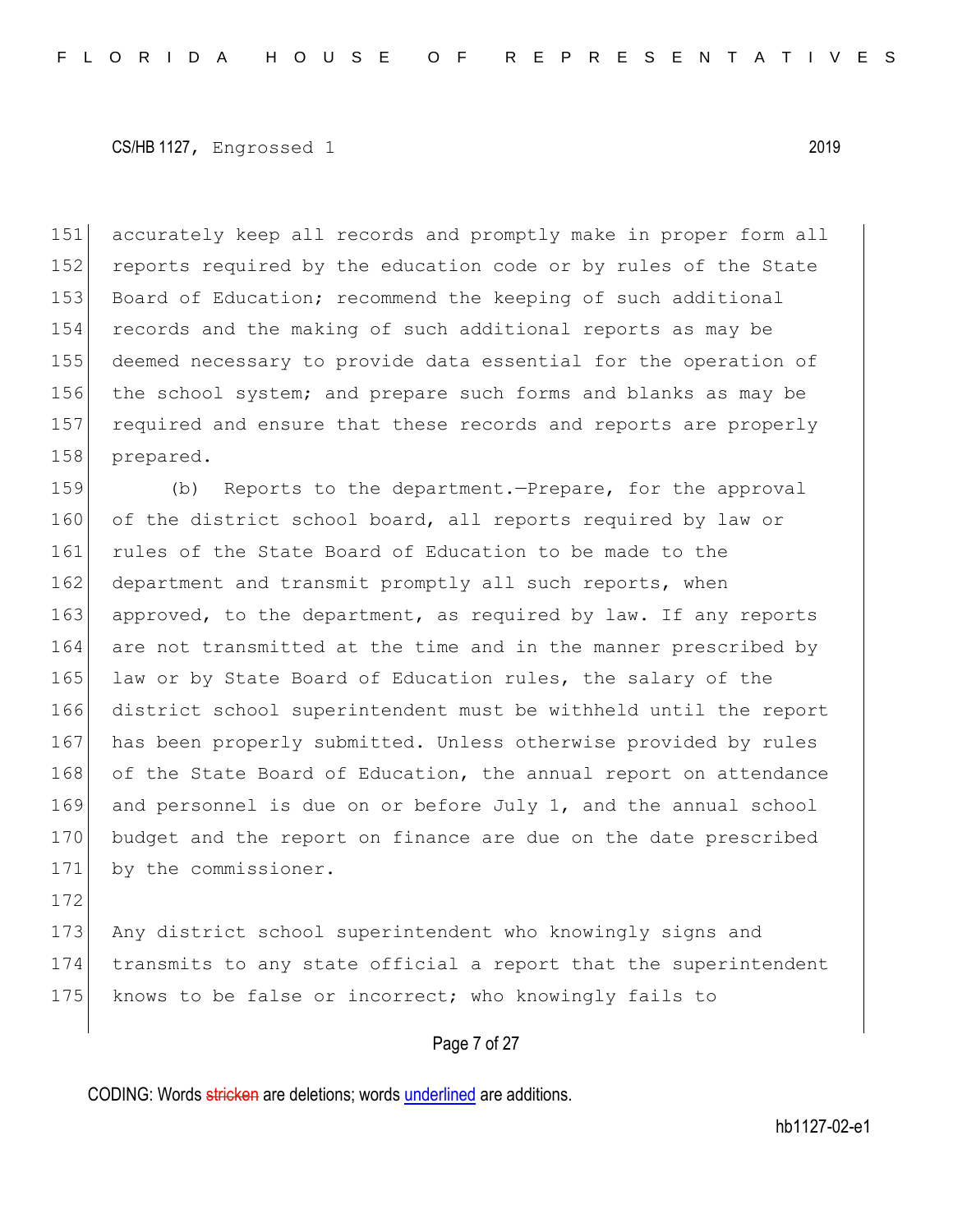176 investigate any allegation of misconduct that by instructional 177 personnel or school administrators, as defined in s. 1012.01, 178 which affects the health, safety, or welfare of a student, that 179 would be a violation of s. 800.101, or that would be a 180 disqualifying offense under s. 1012.315; who knowingly fails to 181 report the alleged misconduct to the department as required in 182 s. 1012.796; or who knowingly fails to report misconduct to the 183 law enforcement agencies with jurisdiction over the conduct 184 pursuant to district school board policy under s. 1001.42(6), 185 forfeits his or her salary for 1 year following the date of such 186 act or failure to act. 187 Section 4. Paragraph (g) of subsection (12) of section 188 1002.33, Florida Statutes, is amended to read: 189 1002.33 Charter schools.-190 (12) EMPLOYEES OF CHARTER SCHOOLS.-191 (g)1. A charter school shall employ or contract with 192 employees who have undergone background screening as provided in 193 s. 1012.32. Members of the governing board of the charter school 194 shall also undergo background screening in a manner similar to 195 that provided in s. 1012.32. An individual may not be employed 196 as an employee or contract personnel of a charter school, or 197 serve as a member of a charter school governing board, if the 198 individual is on the disqualification list maintained by the 199 department pursuant to s. 1001.10(4)(b). Before making an offer 200 of employment, the charter school must check the database under

## Page 8 of 27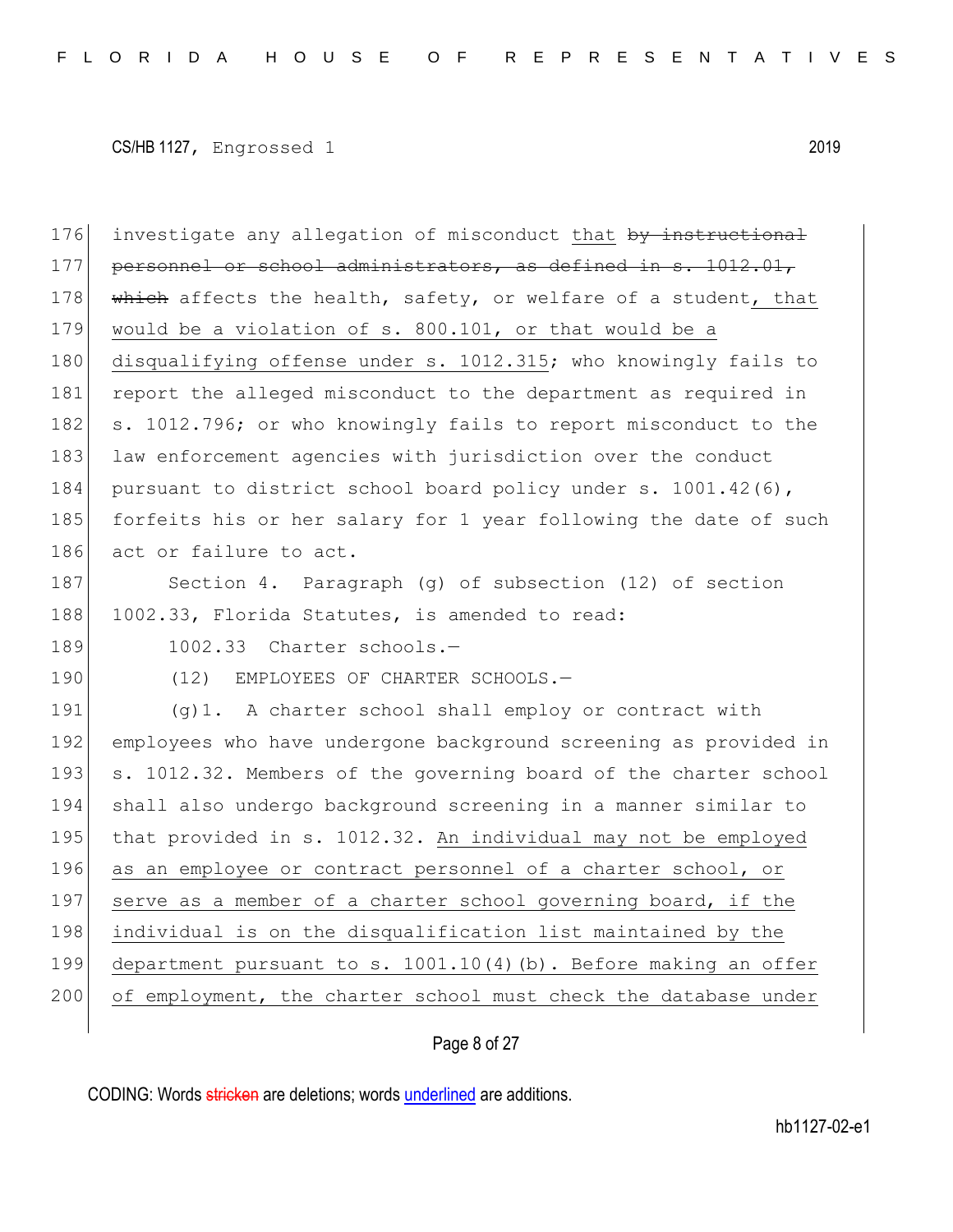201 s. 1012.21. If the prospective employee is in the database, the 202 charter school must document the individual's suitability for 203 employment at the school. 204 2. A charter school shall disqualify instructional 205 personnel and school administrators, as defined in s.  $1012.01$ , 206 from employment in any position that requires direct contact 207 with students if the personnel or administrators are ineligible 208 for such employment under s. 1012.315. 209 3. The governing board of a charter school shall adopt 210 policies establishing standards of ethical conduct for 211 instructional personnel and school administrators. The policies 212 must require all instructional personnel and school 213 administrators, as defined in s. 1012.01, to complete training 214 on the standards; establish the duty of instructional personnel 215 and school administrators to report, and procedures for 216 reporting, alleged misconduct by an individual subject to s. 217 1012.315 other instructional personnel and school administrators 218 which affects the health, safety, or welfare of a student; and 219 include an explanation of the liability protections provided 220 under ss.  $39.203$  and  $768.095$ . A charter school, or any of its 221 employees, may not enter into a confidentiality agreement 222 regarding terminated or dismissed instructional personnel or 223 school administrators, or personnel or administrators who resign 224 in lieu of termination, based in whole or in part on misconduct 225 that affects the health, safety, or welfare of a student, and

## Page 9 of 27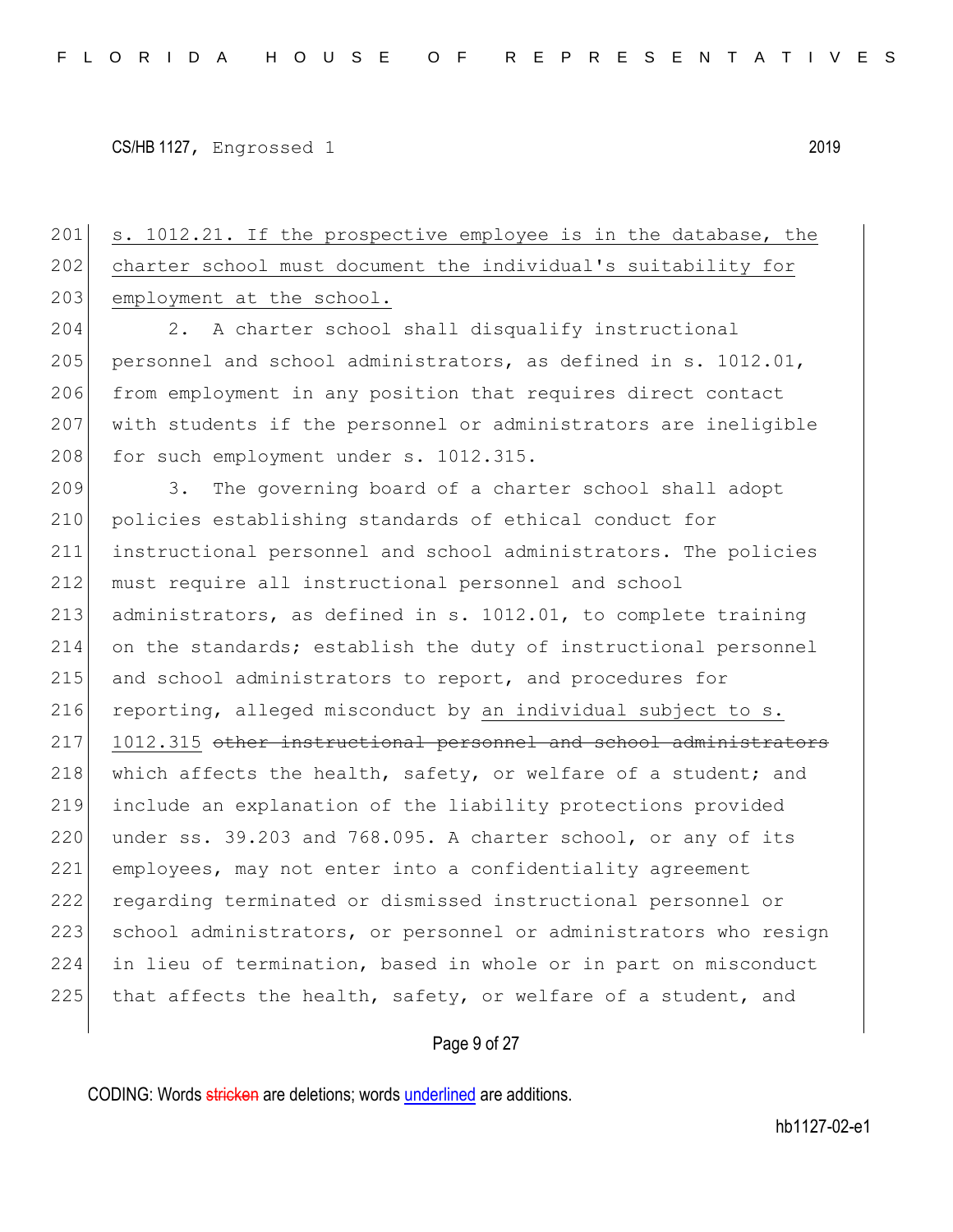226 may not provide instructional personnel or school administrators 227 with employment references or discuss the personnel's or 228 administrators' performance with prospective employers in 229 another educational setting, without disclosing the personnel's 230 or administrators' misconduct. Any part of an agreement or 231 contract that has the purpose or effect of concealing misconduct 232 by instructional personnel or school administrators which 233 affects the health, safety, or welfare of a student is void, is 234 contrary to public policy, and may not be enforced.

235 4. Before employing instructional personnel or school 236 administrators in any position that requires direct contact with 237 students, a charter school shall conduct employment history 238 checks of each of the personnel's or administrators' previous 239 employers, screen the instructional personnel or school 240 administrators through use of the educator screening tools 241 described in s.  $1001.10(5)$ , and document the findings. If unable 242 to contact a previous employer, the charter school must document 243 efforts to contact the employer.

244 5. The sponsor of a charter school that knowingly fails to 245 comply with this paragraph shall terminate the charter under 246 subsection (8).

247 Section 5. Paragraph (o) of subsection (1) and subsection 248 (3) of section 1002.421, Florida Statutes, are amended to read: 249 1002.421 State school choice scholarship program

 $250$  accountability and oversight. $-$ 

# Page 10 of 27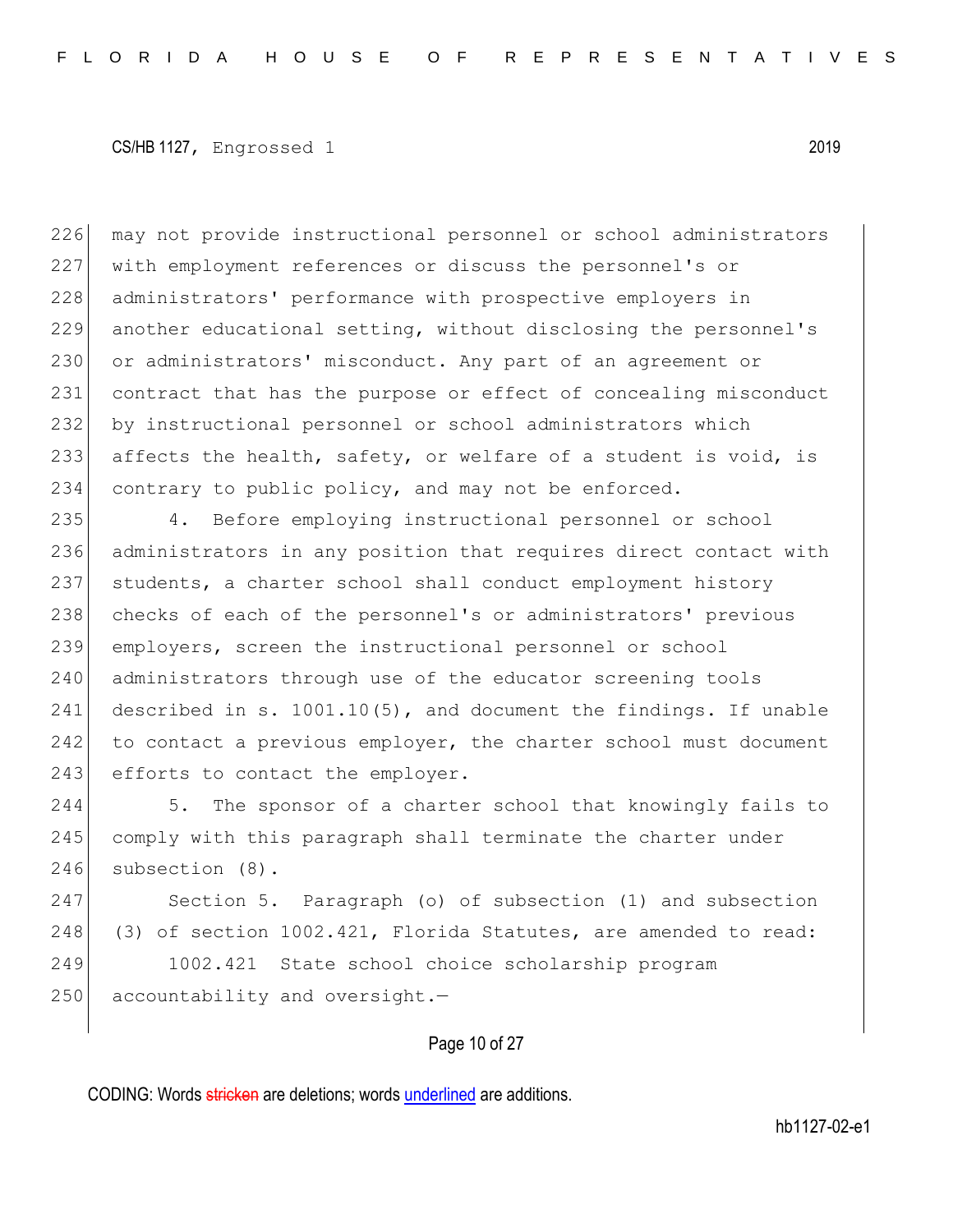(1) PRIVATE SCHOOL ELIGIBILITY AND OBLIGATIONS.—A private school participating in an educational scholarship program established pursuant to this chapter must be a private school as defined in s. 1002.01(2) in this state, be registered, and be in compliance with all requirements of this section in addition to 256 private school requirements outlined in s. 1002.42, specific requirements identified within respective scholarship program 258 laws, and other provisions of Florida law that apply to private 259 schools, and must:

260 (o) Before employing an individual instructional personnel 261 or school administrators in any position that requires direct 262 contact with students, conduct employment history checks of each 263 of the personnel's or administrators' previous employers, screen 264 the individual personnel or administrators through use of the 265 educator screening tools described in s.  $1001.10(5)$ , and 266 document the findings. If unable to contact a previous employer, 267 the private school must document efforts to contact the 268 employer. The private school must deny employment to any 269 individual whose educator certificate is revoked, who is barred 270 from reapplying for an educator certificate, or who is on the 271 disqualification list maintained by the department pursuant to 272 s. 1001.10(4)(b). Before making an offer of employment, the 273 private school must check the database under s. 1012.21. If the 274 prospective employee is in the database, the private school must 275 document the individual's suitability for employment at the

Page 11 of 27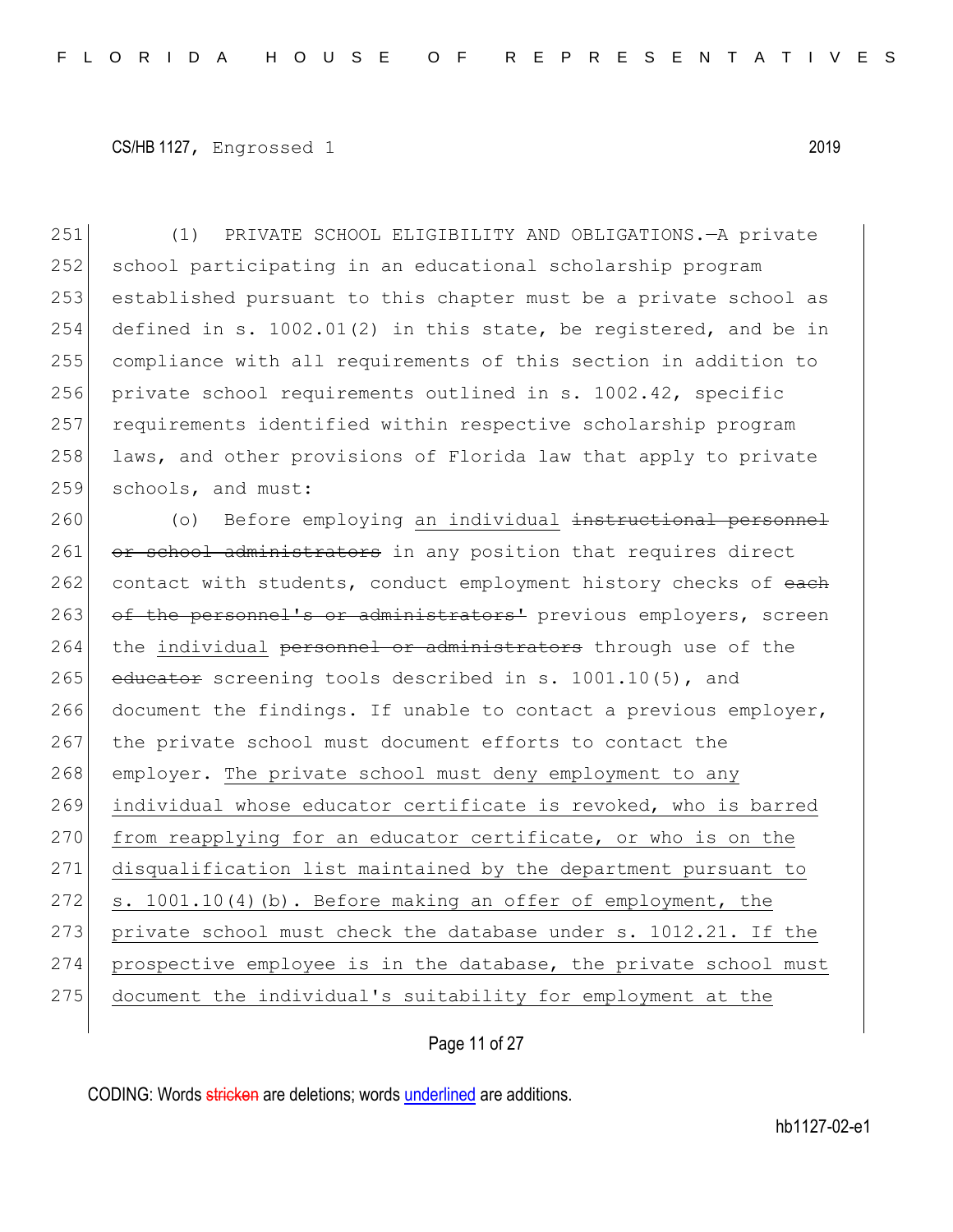# 276 school. 277 278 The department shall suspend the payment of funds to a private 279 school that knowingly fails to comply with this subsection, and 280 shall prohibit the school from enrolling new scholarship 281 students, for 1 fiscal year and until the school complies. If a 282 private school fails to meet the requirements of this subsection 283 or has consecutive years of material exceptions listed in the 284 report required under paragraph  $(q)$ , the commissioner may 285 determine that the private school is ineligible to participate 286 in a scholarship program. 287 (3) COMMISSIONER OF EDUCATION AUTHORITY AND OBLIGATIONS. 288 The Commissioner of Education:

289 (a) Shall deny, suspend, or revoke a private school's 290 participation in a scholarship program if it is determined that 291 the private school has failed to comply with this section or 292 exhibits a previous pattern of failure to comply. However, if 293 the noncompliance is correctable within a reasonable amount of 294 time, not to exceed 45 days, and if the health, safety, or 295 welfare of the students is not threatened, the commissioner may 296 issue a notice of noncompliance which provides the private 297 school with a timeframe within which to provide evidence of 298 compliance before taking action to suspend or revoke the private 299 school's participation in the scholarship program.

300 (b) May deny, suspend, or revoke a private school's

#### Page 12 of 27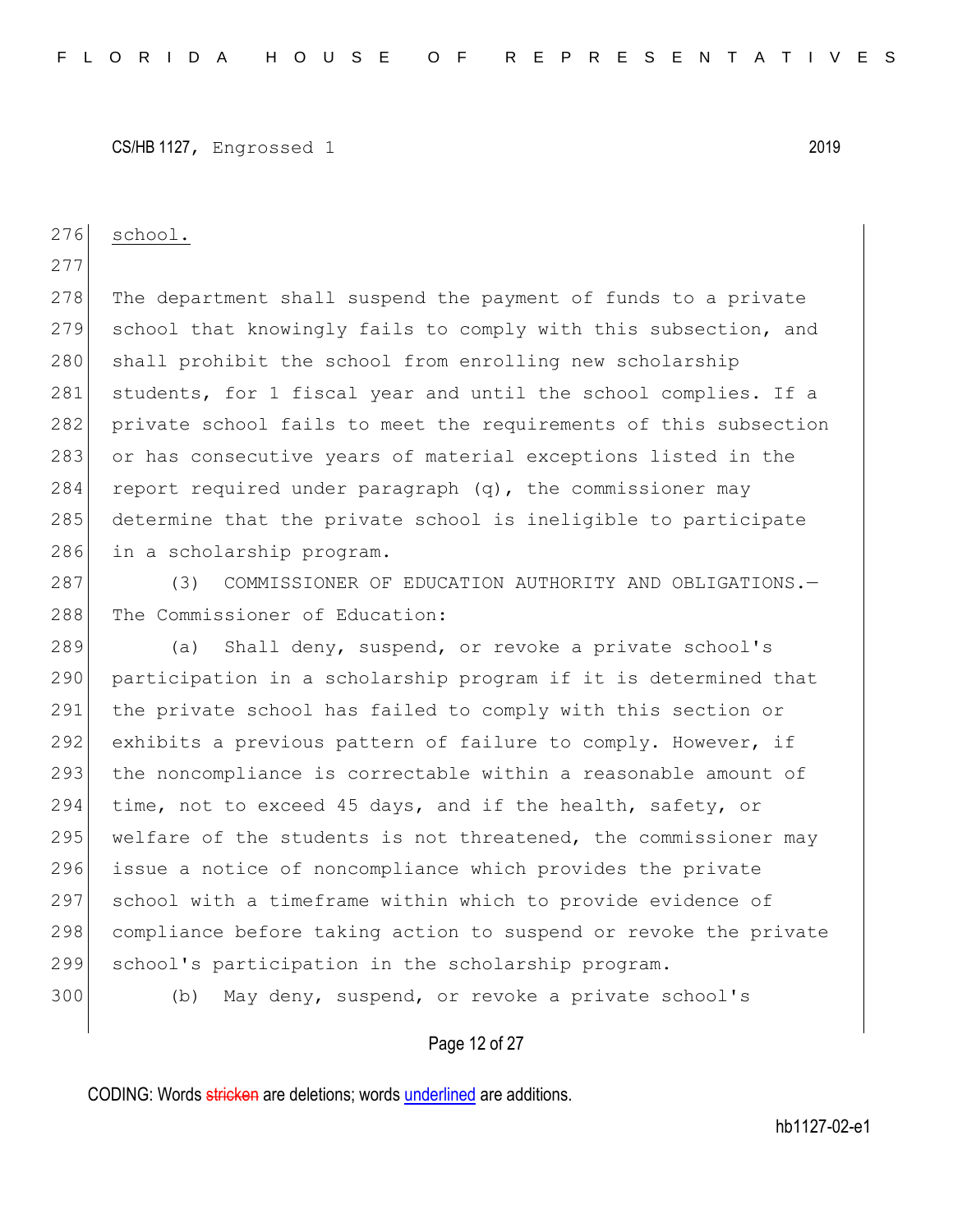participation in a scholarship program if the commissioner determines that an owner or operator of the private school is operating or has operated an educational institution in this state or in another state or jurisdiction in a manner contrary to the health, safety, or welfare of the public or if the owner or operator has exhibited a previous pattern of failure to comply with this section or specific requirements identified within respective scholarship program laws. For purposes of this subsection, the term "owner or operator" has the same meaning as provided in paragraph  $(1)(p)$ .

 (c) May permanently deny or revoke the authority of an owner or operator to establish or operate a private school in this state if the commissioner decides that the owner or operator is operating or has operated an educational institution in this state or another state or jurisdiction in a manner contrary to the health, safety, or welfare of the public, and shall include such individuals on the disqualification list 318 maintained by the department pursuant to s.  $1001.10(4)(b)$ .

 (d)1.  $\left(\frac{e}{1} \cdot \frac{1}{1} \cdot e\right)$  In making such a determination, may consider 320 factors that include, but are not limited to, acts or omissions by an owner or operator which led to a previous denial, suspension, or revocation of participation in a state or federal education scholarship program; an owner's or operator's failure to reimburse the department or scholarship-funding organization 325 for scholarship funds improperly received or retained by a

#### Page 13 of 27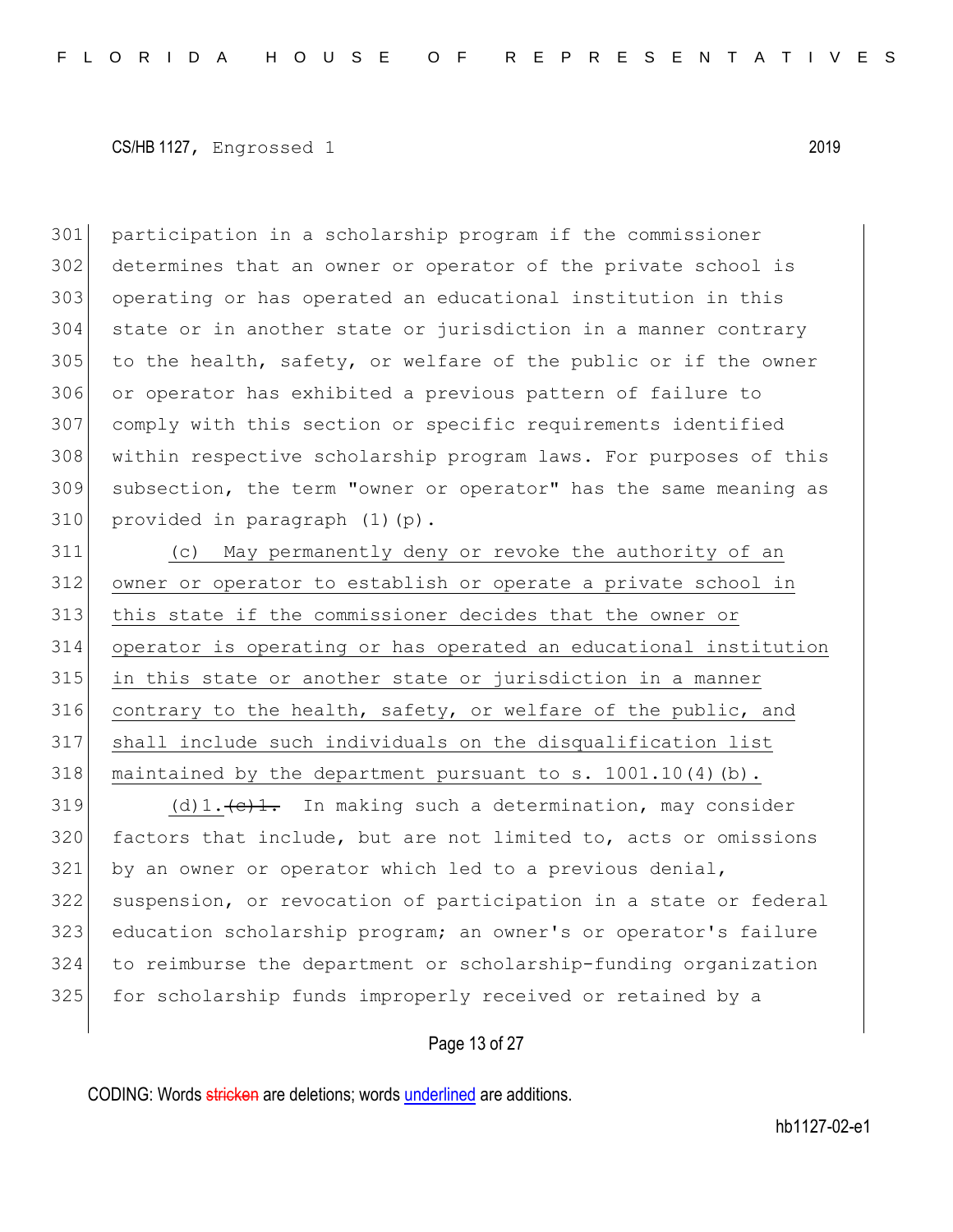326 school; the imposition of a prior criminal sanction related to an owner's or operator's management or operation of an 328 educational institution; the imposition of a civil fine or administrative fine, license revocation or suspension, or program eligibility suspension, termination, or revocation related to an owner's or operator's management or operation of an educational institution; or other types of criminal proceedings in which an owner or operator was found guilty of, regardless of adjudication, or entered a plea of nolo contendere or guilty to, any offense involving fraud, deceit, dishonesty, or moral turpitude.

 2. The commissioner's determination is subject to the following:

339 a. If the commissioner intends to deny, suspend, or revoke a private school's participation in the scholarship program, the department shall notify the private school of such proposed action in writing by certified mail and regular mail to the private school's address of record with the department. The notification shall include the reasons for the proposed action and notice of the timelines and procedures set forth in this paragraph.

347 b. The private school that is adversely affected by the proposed action shall have 15 days after receipt of the notice of proposed action to file with the department's agency clerk a 350 request for a proceeding pursuant to ss.  $120.569$  and  $120.57$ . If

#### Page 14 of 27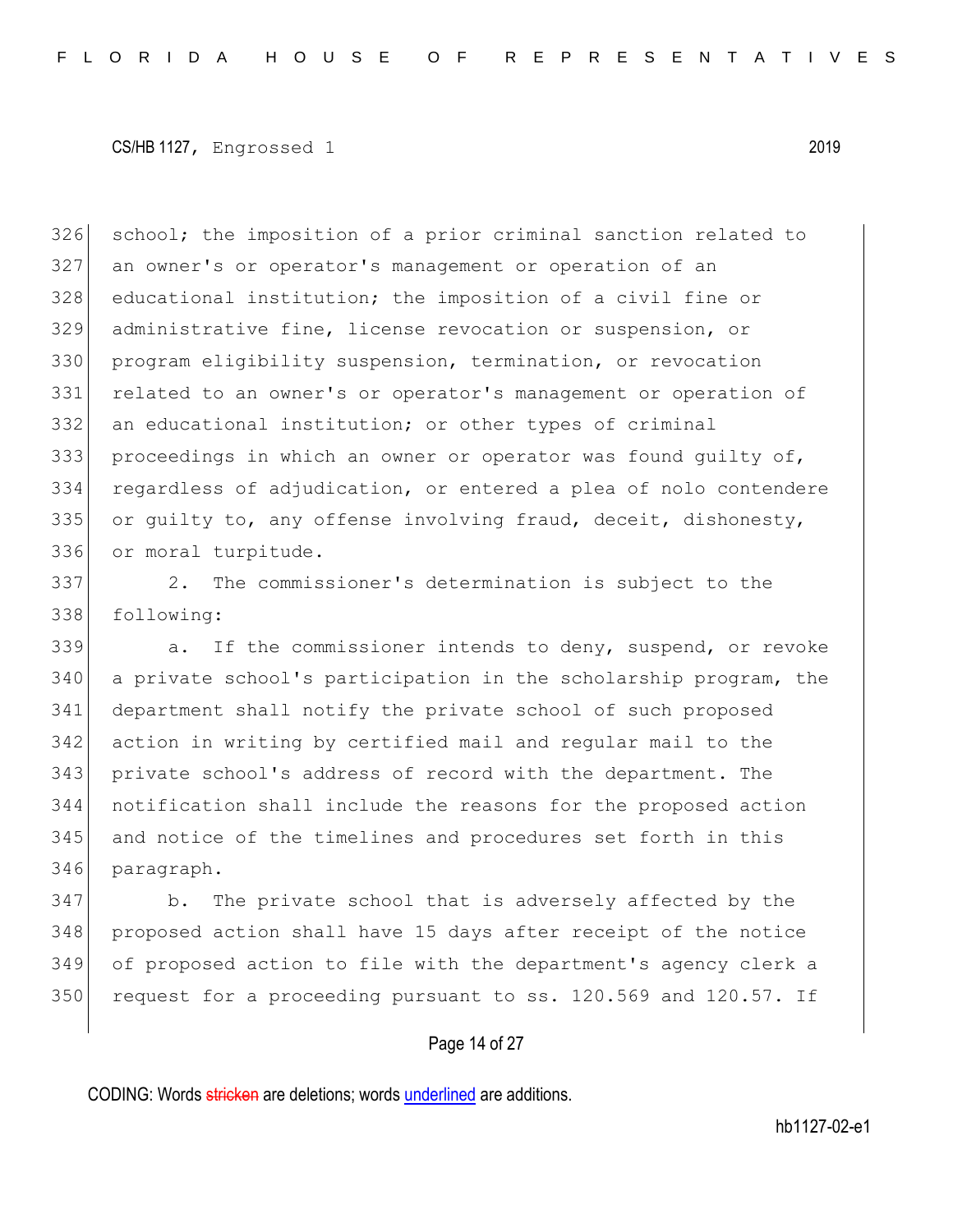351 the private school is entitled to a hearing under s.  $120.57(1)$ , 352 the department shall forward the request to the Division of 353 Administrative Hearings.

 c. Upon receipt of a request referred pursuant to this subparagraph, the director of the Division of Administrative Hearings shall expedite the hearing and assign an administrative law judge who shall commence a hearing within 30 days after the 358 receipt of the formal written request by the division and enter a recommended order within 30 days after the hearing or within 360 30 days after receipt of the hearing transcript, whichever is later. Each party shall be allowed 10 days in which to submit written exceptions to the recommended order. A final order shall 363 be entered by the agency within 30 days after the entry of a recommended order. The provisions of this sub-subparagraph may 365 be waived upon stipulation by all parties.

366 (e) (d) May immediately suspend payment of scholarship 367 funds if it is determined that there is probable cause to 368 believe that there is:

369 1. An imminent threat to the health, safety, or welfare of 370 the students;

371 2. A previous pattern of failure to comply with this 372 section; or

373 3. Fraudulent activity on the part of the private school. 374 Notwithstanding s. 1002.22, in incidents of alleged fraudulent 375 activity pursuant to this section, the department's Office of

## Page 15 of 27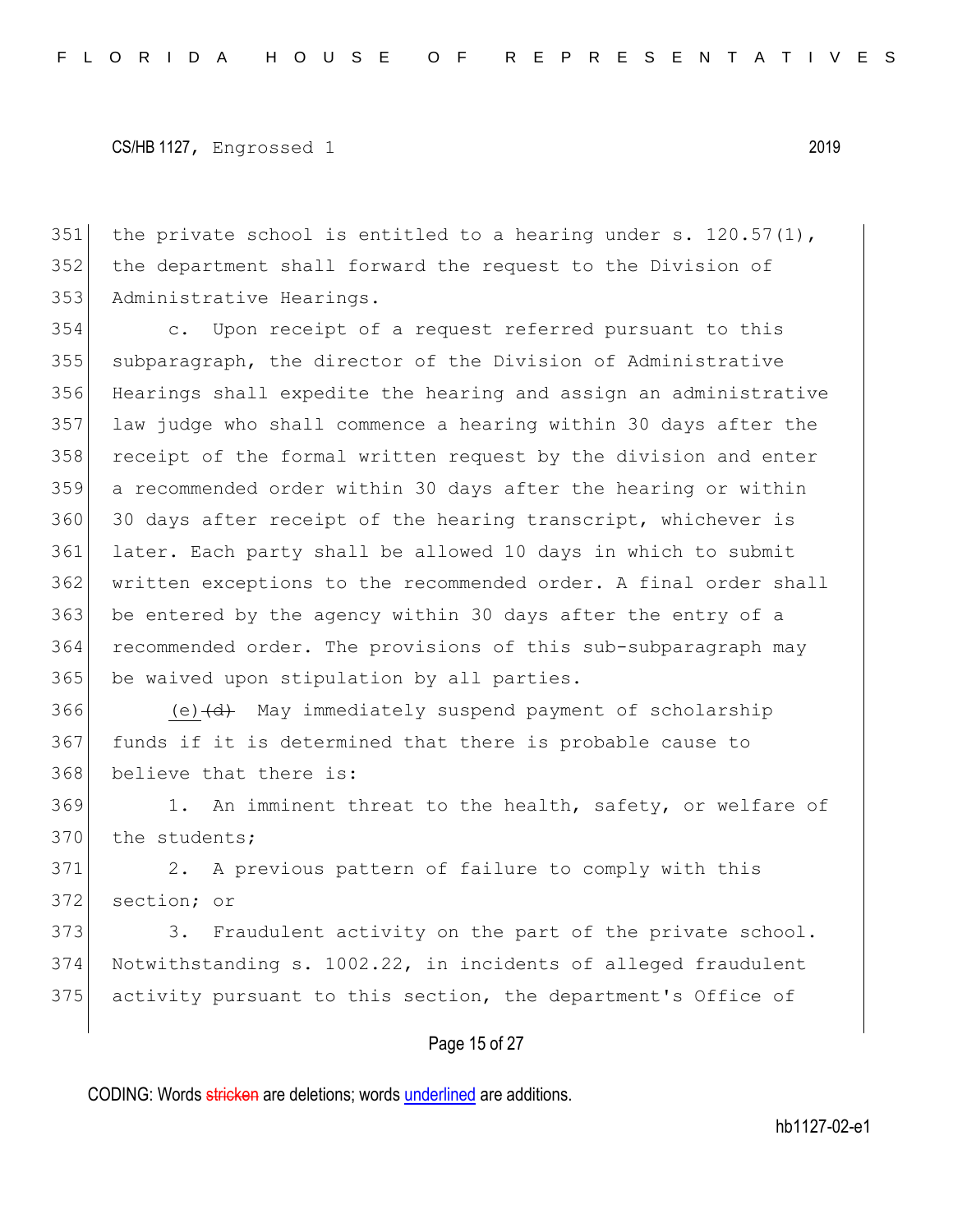394

376 Inspector General is authorized to release personally 377 identifiable records or reports of students to the following 378 persons or organizations:

379 a. A court of competent jurisdiction in compliance with an 380 order of that court or the attorney of record in accordance with 381 a lawfully issued subpoena, consistent with the Family 382 Educational Rights and Privacy Act, 20 U.S.C. s. 1232g.

383 b. A person or entity authorized by a court of competent 384 jurisdiction in compliance with an order of that court or the 385 attorney of record pursuant to a lawfully issued subpoena, 386 consistent with the Family Educational Rights and Privacy Act, 387 20 U.S.C. s. 1232g.

388 c. Any person, entity, or authority issuing a subpoena for 389 law enforcement purposes when the court or other issuing agency has ordered that the existence or the contents of the subpoena or the information furnished in response to the subpoena not be disclosed, consistent with the Family Educational Rights and Privacy Act, 20 U.S.C. s. 1232g, and 34 C.F.R. s. 99.31.

 The commissioner's order suspending payment pursuant to this paragraph may be appealed pursuant to the same procedures and timelines as the notice of proposed action set forth in 398 subparagraph  $(d) 2~~(c)~~ 2.$ 

399 Section 6. Paragraph (a) of subsection (4) of section 400 1006.061, Florida Statutes, is amended to read:

Page 16 of 27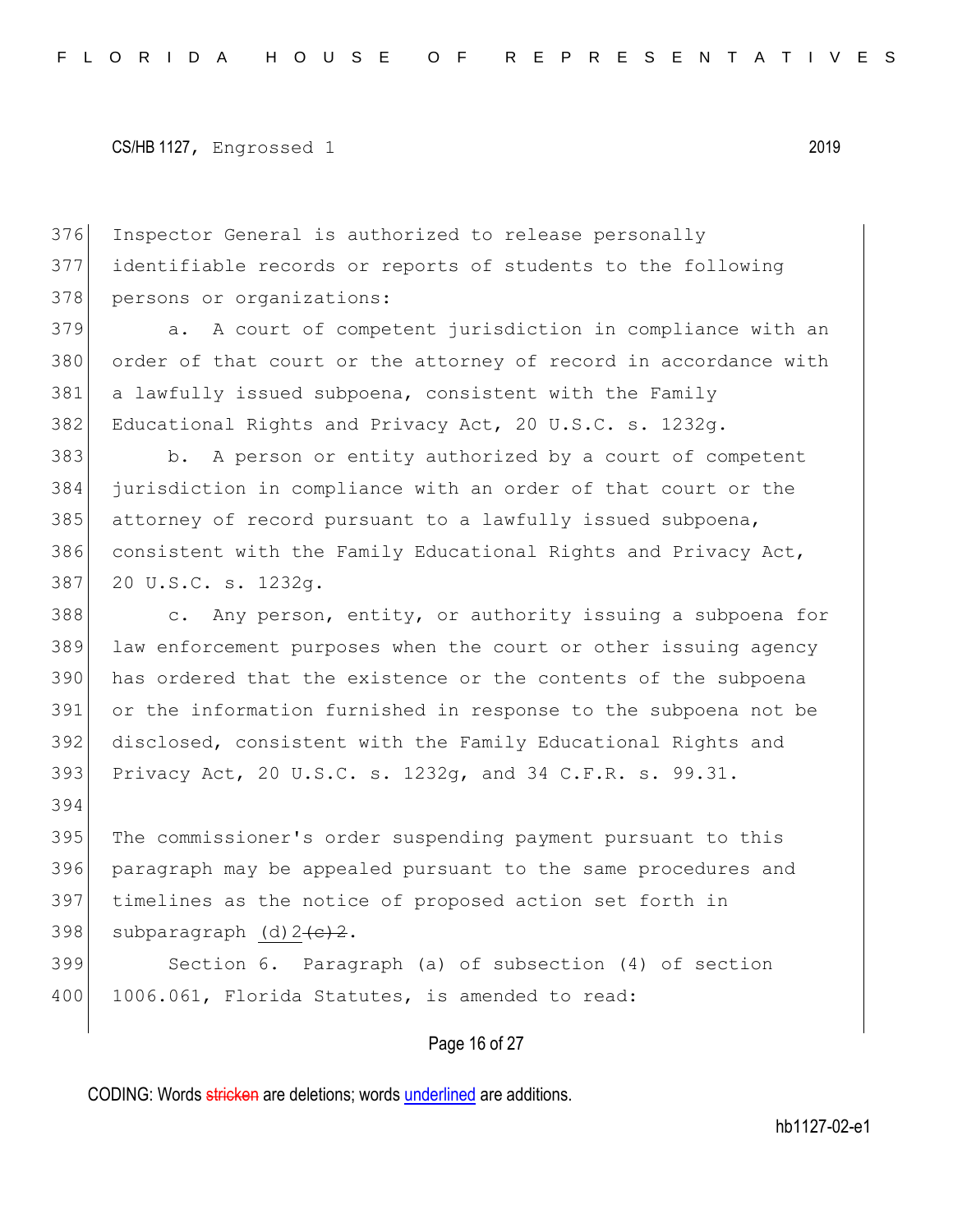401 1006.061 Child abuse, abandonment, and neglect policy. 402 Each district school board, charter school, and private school 403 that accepts scholarship students who participate in a state 404 scholarship program under chapter 1002 shall: 405 (4)(a) Post in a prominent place in a clearly visible 406 location and public area of the school which is readily 407 accessible to and widely used by students a sign in English and 408 Spanish that contains: 409 1. The statewide toll-free telephone number of the central 410 abuse hotline as provided in chapter 39; 411 2. Instructions to call 911 for emergencies; and 412 3. Directions for accessing the Department of Children and 413 Families Internet website for more information on reporting 414 abuse, neglect, and exploitation; and 415 4. Directions for accessing the Department of Education's 416 website for more information on reporting acts that violate s. 417 800.101. 418 419 The Department of Education shall develop, and publish on the 420 department's Internet website, sample notices suitable for 421 posting in accordance with subsections  $(1)$ ,  $(2)$ , and  $(4)$ . 422 Section 7. Subsection (2) of section 1012.21, Florida 423 Statutes, is amended to read: 424 1012.21 Department of Education duties; K-12 personnel.— 425 (2) COMPUTER DATABASE OF CERTAIN PERSONS WHOSE EMPLOYMENT

Page 17 of 27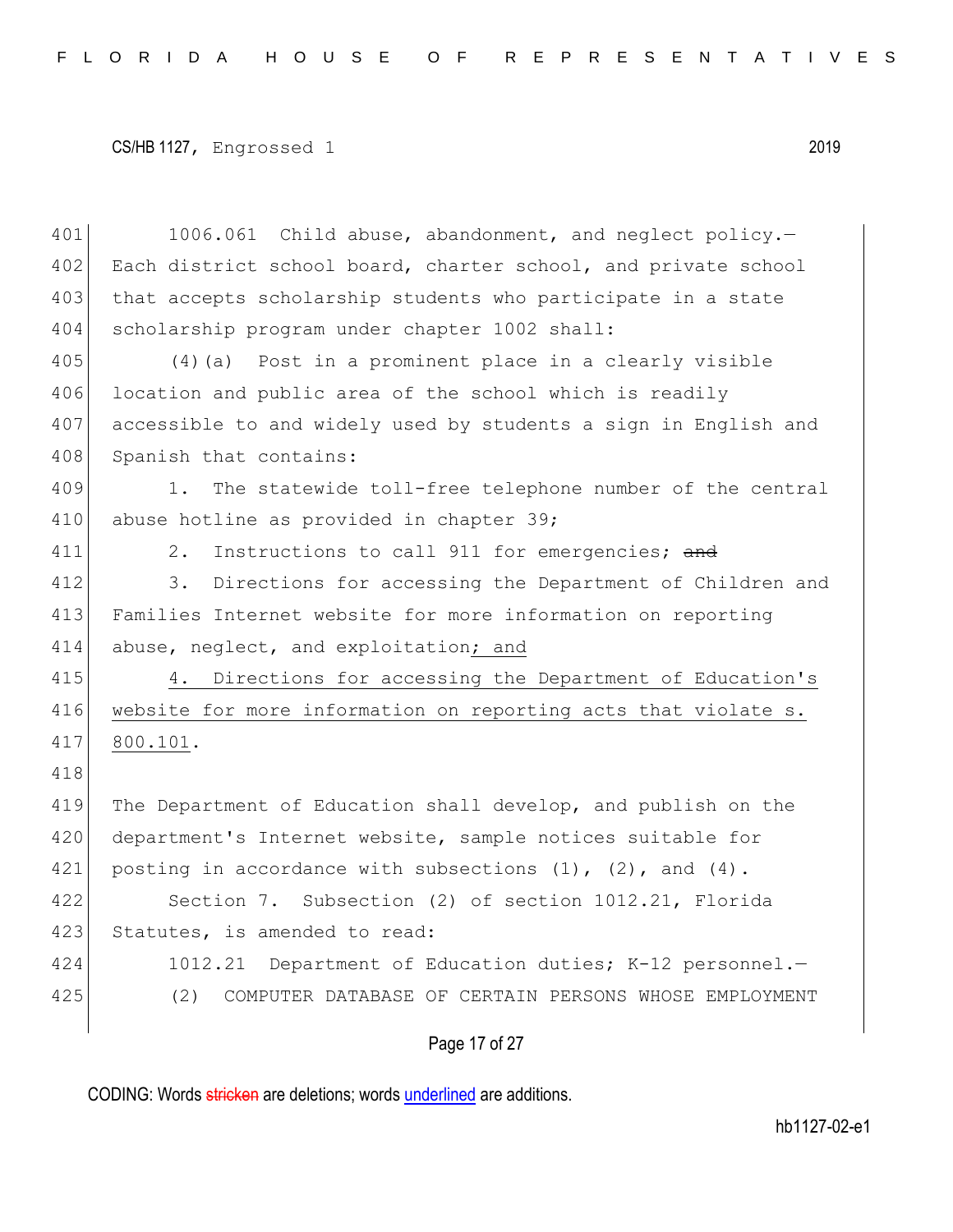426 WAS TERMINATED OR WHO RESIGNED IN LIEU OF TERMINATION OR DURING 427 THE COURSE OF AN INVESTIGATION.-428 (a) The Department of Education shall establish a computer 429 database containing the names of persons identified pursuant to 430 paragraph (b) whose employment is terminated under s. 431  $\left| \frac{1012.33(1)(a) + 4(4)(c)}{a} \right|$ , which information shall be available to 432 the district school superintendents and their designees. 433 (b) Each district school superintendent shall report to 434 the Department of Education the name of any person who meets the 435 following criteria terminated under s.  $1012.33(1)(a)$  or  $(4)(e)$ 436 within 10 working days after the date of final action by the 437 district school board on the termination, and the department 438 shall immediately enter the information in the computer records 439 the name of any person: 440 1. Terminated under s. 1012.33(1)(a) or (4)(c). 441 2. Terminated or who resigned in lieu of termination or 442 during the course of an investigation involving misconduct which 443 affects the health, safety, or welfare of a student, including 444 misconduct that involves engaging in or soliciting sexual, 445 romantic, or lewd conduct with a student under s. 800.101 or 446 misconduct that meets the definition of child abuse, 447 abandonment, or neglect under s. 39.01. 448 3. Disqualified from employment pursuant to s. 1001.42(7). 449 Section 8. Paragraph (a) of subsection (1) of section 450 1012.22, Florida Statutes, is amended to read:

# Page 18 of 27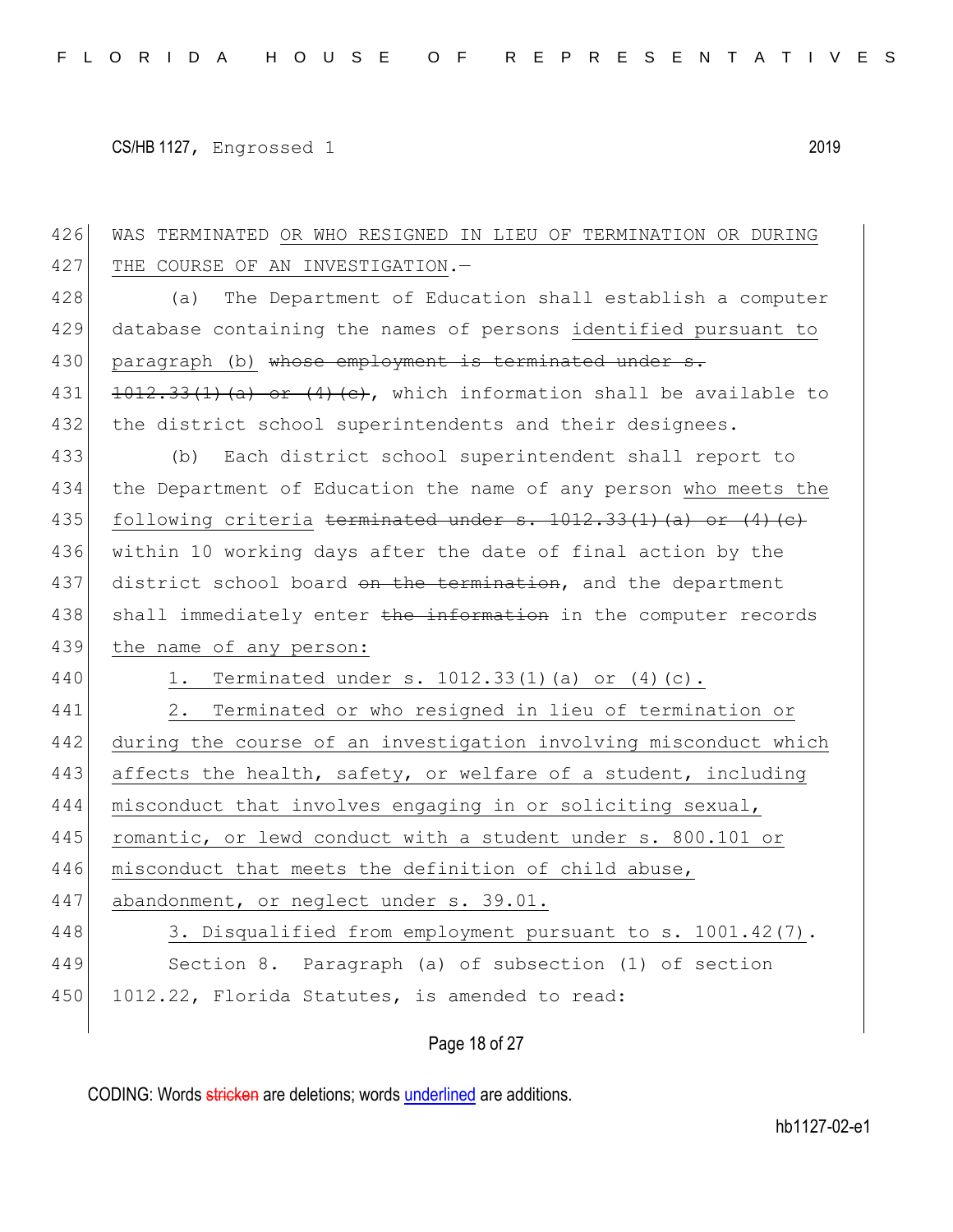451 1012.22 Public school personnel; powers and duties of the 452 district school board.—The district school board shall: 453 (1) Designate positions to be filled, prescribe 454 qualifications for those positions, and provide for the 455 appointment, compensation, promotion, suspension, and dismissal 456 of employees as follows, subject to the requirements of this 457 chapter:

458 (a) Positions, qualifications, and appointments.

459 1. Before recommending any individual to the district 460 school board for employment, the district school superintendent 461 must check the database under s. 1012.21. If the prospective 462 employee is in the database, the district school superintendent 463 must document the individual's suitability for employment at a 464 public school within the school district.

 $465$  2.1. The district school board shall act upon written 466 recommendations submitted by the district school superintendent 467 for positions to be filled, for minimum qualifications for 468 personnel for the various positions, and for the persons 469 nominated to fill such positions.

470  $\vert$  3.2. The district school board may reject for good cause 471 any employee nominated.

472 4.3. If the third nomination by the district school 473 superintendent for any position is rejected for good cause, if 474 the district school superintendent fails to submit a nomination 475 for initial employment within a reasonable time as prescribed by

## Page 19 of 27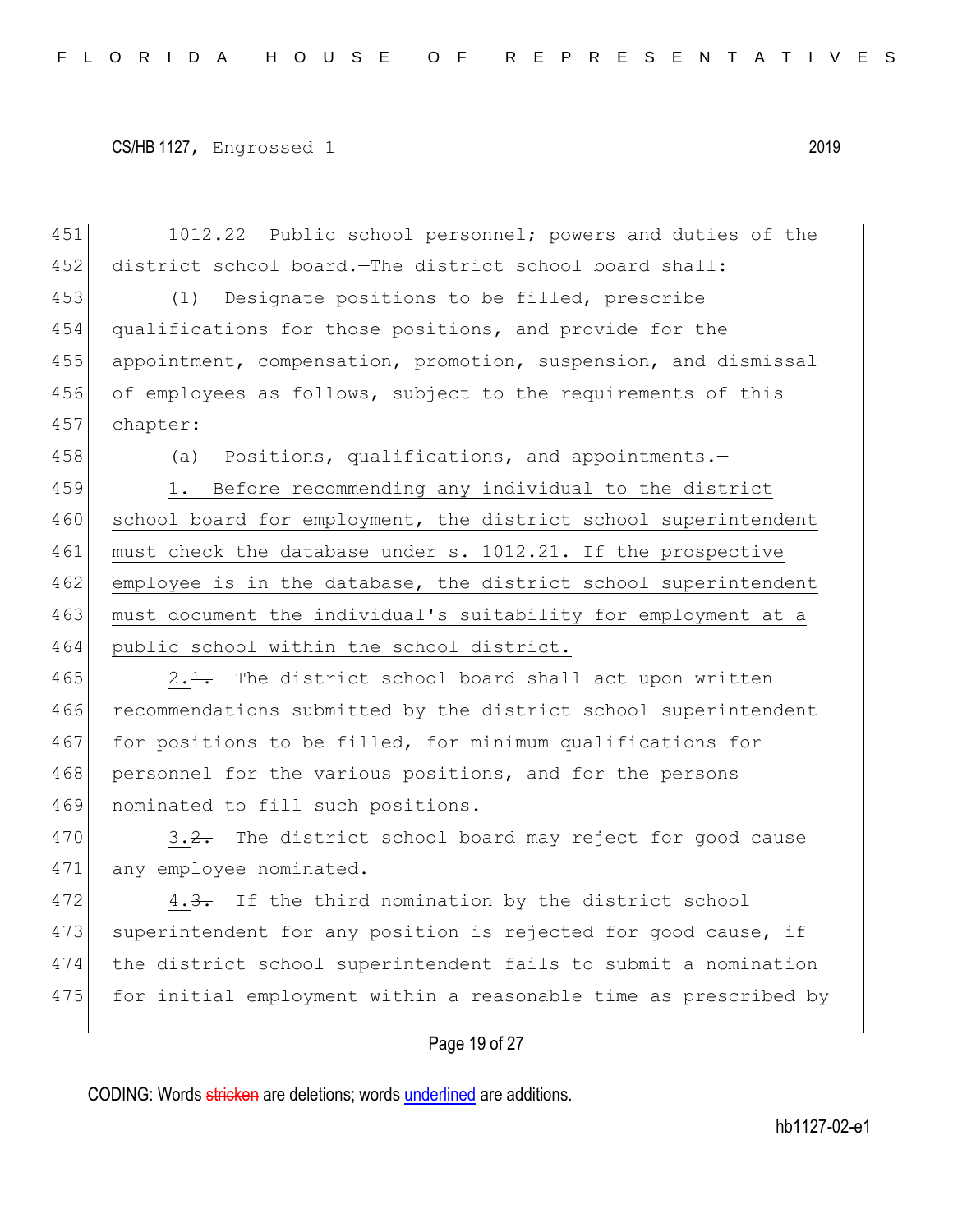476 the district school board, or if the district school 477 superintendent fails to submit a nomination for reemployment 478 within the time prescribed by law, the district school board may 479 proceed on its own motion to fill such position.

480 5.4. The district school board's decision to reject a 481 person's nomination does not give that person a right of action 482 to sue over the rejection and may not be used as a cause of 483 action by the nominated employee.

484 Section 9. Section 1012.315, Florida Statutes, is amended 485 to read:

486 1012.315 Screening standards Disqualification from 487 employment.—A person is ineligible for educator certification or 488 employment in any position that requires direct contact with 489 students in a district school system, charter school, or private 490 school that accepts scholarship students who participate in a 491 state scholarship program under chapter 1002 if the person is on 492 the disqualification list maintained by the department pursuant 493 to s.  $1001.10(4)$  (b), is registered as a sex offender as 494 described in 42 U.S.C. s.  $9858f(c)(1)(c)$ , or has been convicted 495 of: 496 (1) Any felony offense prohibited under any of the

497 following statutes:

498 (a) Section 393.135, relating to sexual misconduct with 499 certain developmentally disabled clients and reporting of such 500 sexual misconduct.

# Page 20 of 27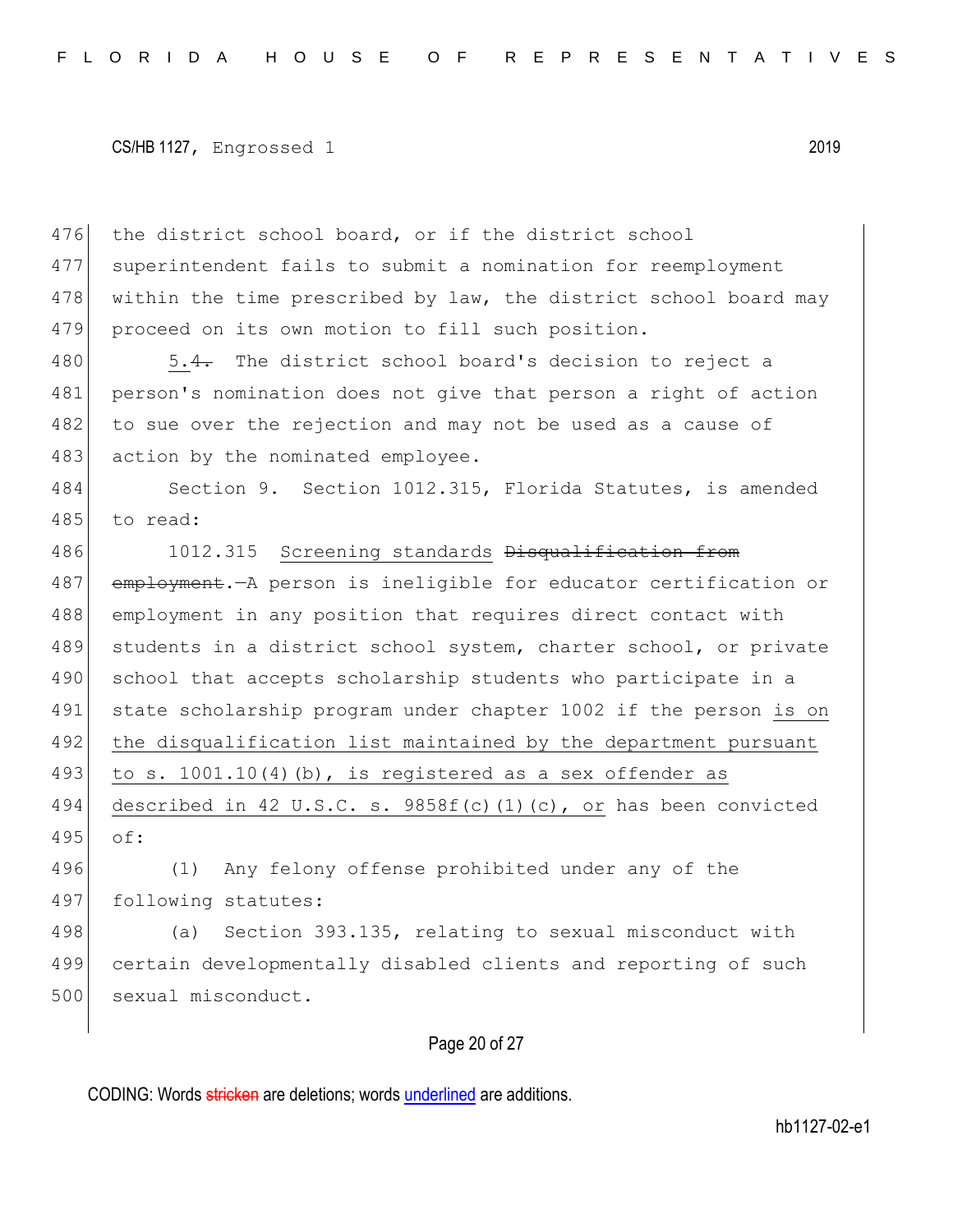```
CS/HB 1127, Engrossed 1 2019
```
501 (b) Section 394.4593, relating to sexual misconduct with 502 certain mental health patients and reporting of such sexual 503 misconduct. 504 (c) Section 415.111, relating to adult abuse, neglect, or 505 exploitation of aged persons or disabled adults. 506 (d) Section 782.04, relating to murder. 507 (e) Section 782.07, relating to manslaughter, aggravated 508 manslaughter of an elderly person or disabled adult, aggravated 509 manslaughter of a child, or aggravated manslaughter of an 510 officer, a firefighter, an emergency medical technician, or a 511 paramedic. 512 (f) Section 784.021, relating to aggravated assault. 513 (g) Section 784.045, relating to aggravated battery. 514 (h) Section 784.075, relating to battery on a detention or 515 commitment facility staff member or a juvenile probation 516 officer. 517 (i) Section 787.01, relating to kidnapping. 518 (j) Section 787.02, relating to false imprisonment. 519 (k) Section 787.025, relating to luring or enticing a 520 child. 521  $(1)$  Section 787.04(2), relating to leading, taking, 522 enticing, or removing a minor beyond the state limits, or 523 concealing the location of a minor, with criminal intent pending 524 custody proceedings. 525  $(m)$  Section 787.04(3), relating to leading, taking,

# Page 21 of 27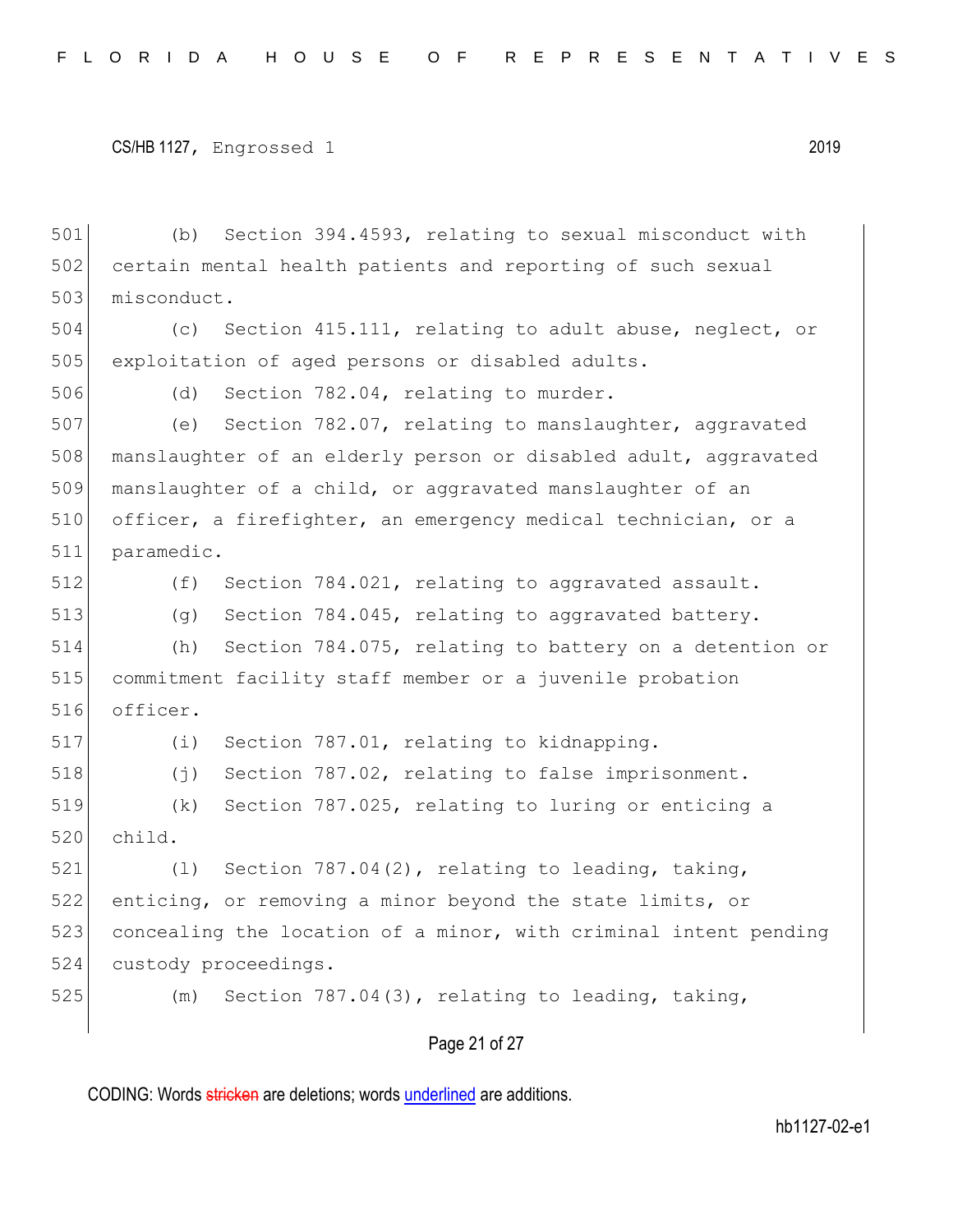```
CS/HB 1127, Engrossed 1 2019
```
 enticing, or removing a minor beyond the state limits, or concealing the location of a minor, with criminal intent pending dependency proceedings or proceedings concerning alleged abuse 529 or neglect of a minor.

530 (n) Section 790.115(1), relating to exhibiting firearms or 531 weapons at a school-sponsored event, on school property, or 532 within 1,000 feet of a school.

533 (o) Section 790.115(2)(b), relating to possessing an 534 electric weapon or device, destructive device, or other weapon 535 at a school-sponsored event or on school property.

536 (p) Section 794.011, relating to sexual battery.

537 (q) Former s. 794.041, relating to sexual activity with or 538 solicitation of a child by a person in familial or custodial 539 authority.

540 (r) Section 794.05, relating to unlawful sexual activity 541 with certain minors.

542 (s) Section 794.08, relating to female genital mutilation.

543 (t) Chapter 796, relating to prostitution.

544 (u) Chapter 800, relating to lewdness and indecent 545 exposure.

546 (v) Section 800.101, relating to offenses against students 547 by authority figures.

- 548 (w) Section 806.01, relating to arson.
- 549 (x) Section 810.14, relating to voyeurism.

550 (y) Section 810.145, relating to video voyeurism.

#### Page 22 of 27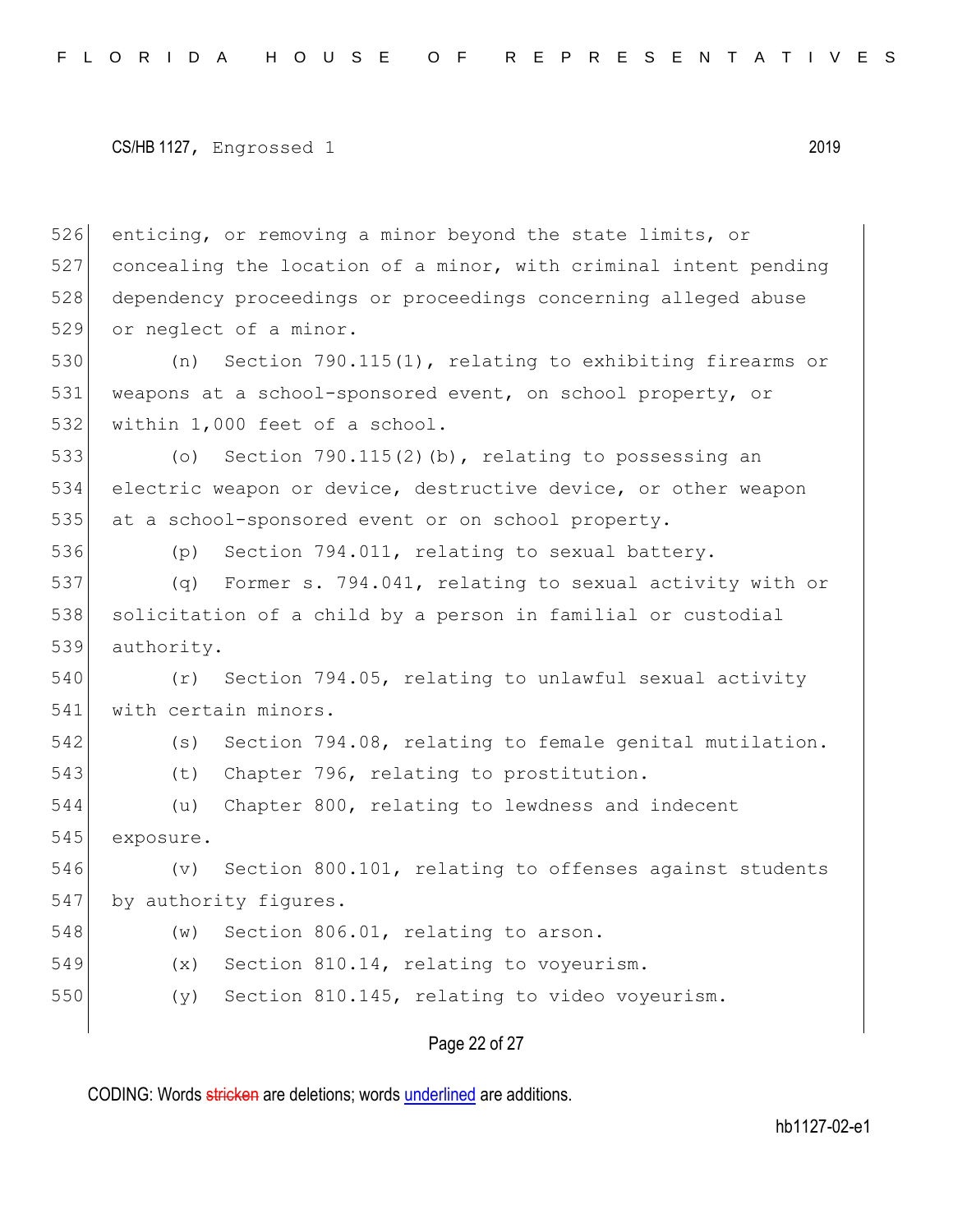551 (z) Section 812.014(6), relating to coordinating the 552 commission of theft in excess of \$3,000. 553 (aa) Section 812.0145, relating to theft from persons 65 554 years of age or older. 555 (bb) Section 812.019, relating to dealing in stolen 556 property. 557 (cc) Section 812.13, relating to robbery. 558 (dd) Section 812.131, relating to robbery by sudden 559 snatching. 560 (ee) Section 812.133, relating to carjacking. 561 (ff) Section 812.135, relating to home-invasion robbery. 562 (gg) Section 817.563, relating to fraudulent sale of 563 controlled substances. 564 (hh) Section 825.102, relating to abuse, aggravated abuse, 565 or neglect of an elderly person or disabled adult. 566 (ii) Section 825.103, relating to exploitation of an 567 elderly person or disabled adult. 568 (jj) Section 825.1025, relating to lewd or lascivious 569 offenses committed upon or in the presence of an elderly person 570 or disabled person. 571 (kk) Section 826.04, relating to incest. 572 (11) Section 827.03, relating to child abuse, aggravated 573 child abuse, or neglect of a child. 574 (mm) Section 827.04, relating to contributing to the 575 delinquency or dependency of a child.

# Page 23 of 27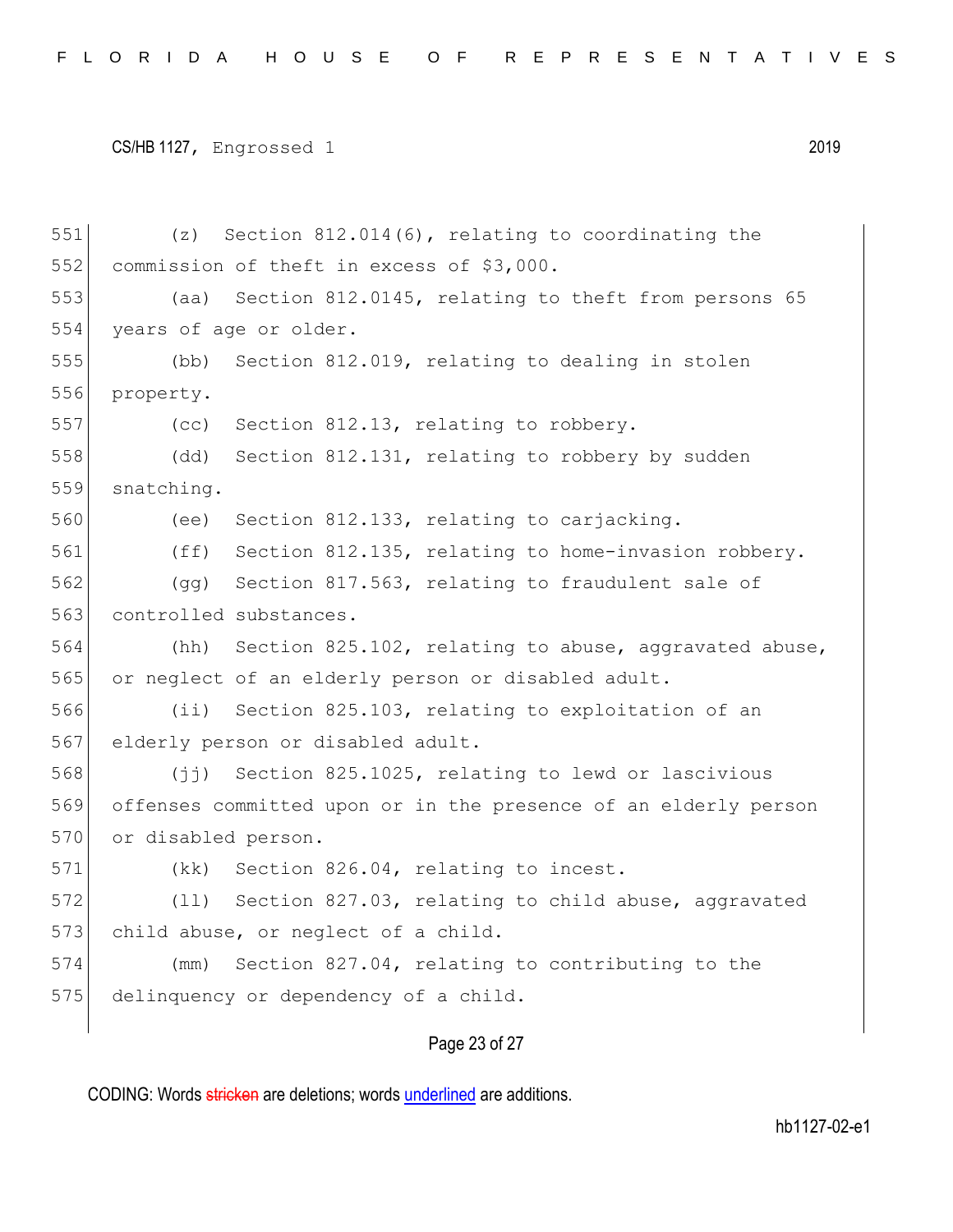576 (nn) Section 827.071, relating to sexual performance by a 577 child. 578 (oo) Section 843.01, relating to resisting arrest with 579 violence. 580 (pp) Chapter 847, relating to obscenity. 581 (qq) Section 874.05, relating to causing, encouraging, 582 soliciting, or recruiting another to join a criminal street 583 gang. 584 (rr) Chapter 893, relating to drug abuse prevention and 585 control, if the offense was a felony of the second degree or 586 greater severity. 587 (ss) Section 916.1075, relating to sexual misconduct with 588 certain forensic clients and reporting of such sexual 589 misconduct. 590 (tt) Section 944.47, relating to introduction, removal, or 591 possession of contraband at a correctional facility. 592 (uu) Section 985.701, relating to sexual misconduct in 593 juvenile justice programs. 594 (vv) Section 985.711, relating to introduction, removal, 595 or possession of contraband at a juvenile detention facility or 596 commitment program. 597 (2) Any misdemeanor offense prohibited under any of the 598 following statutes: 599 (a) Section 784.03, relating to battery, if the victim of 600 the offense was a minor.

# Page 24 of 27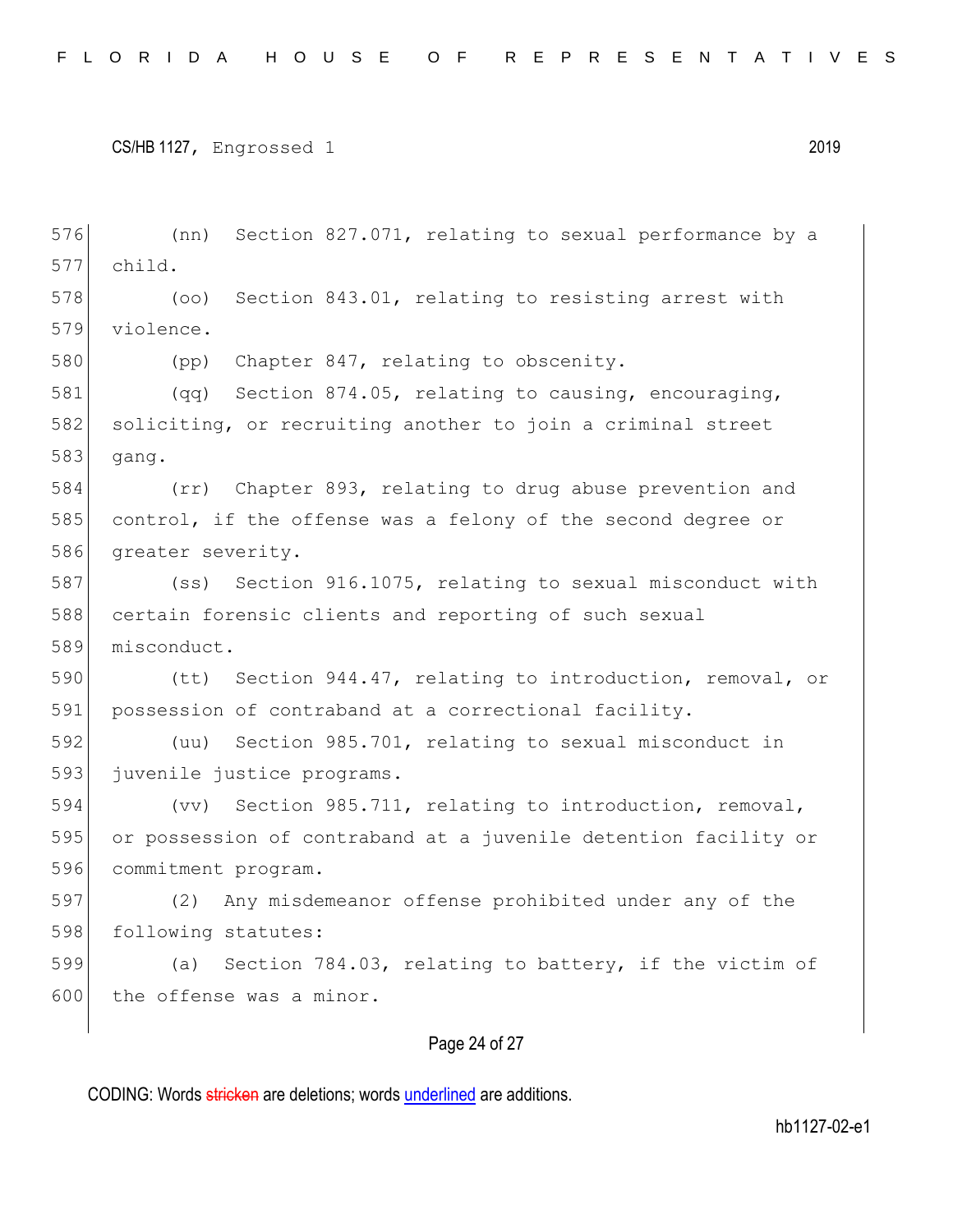601 (b) Section 787.025, relating to luring or enticing a 602 child.

 (3) Any criminal act committed in another state or under federal law which, if committed in this state, constitutes an offense prohibited under any statute listed in subsection (1) or subsection (2).

607 (4) Any delinquent act committed in this state or any 608 delinquent or criminal act committed in another state or under 609 federal law which, if committed in this state, qualifies an 610 individual for inclusion on the Registered Juvenile Sex Offender 611 List under s. 943.0435(1)(h)1.d.

612 Section 10. Paragraph (b) of subsection (1) of section 613 1012.795, Florida Statutes, is amended to read:

614 1012.795 Education Practices Commission; authority to 615 discipline.—

616 (1) The Education Practices Commission may suspend the 617 educator certificate of any instructional personnel or school 618 administrator, as defined in s.  $1012.01(2)$  or  $(3)$ , for up to 5 619 years, thereby denying that person the right to teach or 620 otherwise be employed by a district school board or public 621 school in any capacity requiring direct contact with students 622 for that period of time, after which the person may return to 623 teaching as provided in subsection  $(4)$ ; may revoke the educator 624 certificate of any person, thereby denying that person the right 625 to teach or otherwise be employed by a district school board or

## Page 25 of 27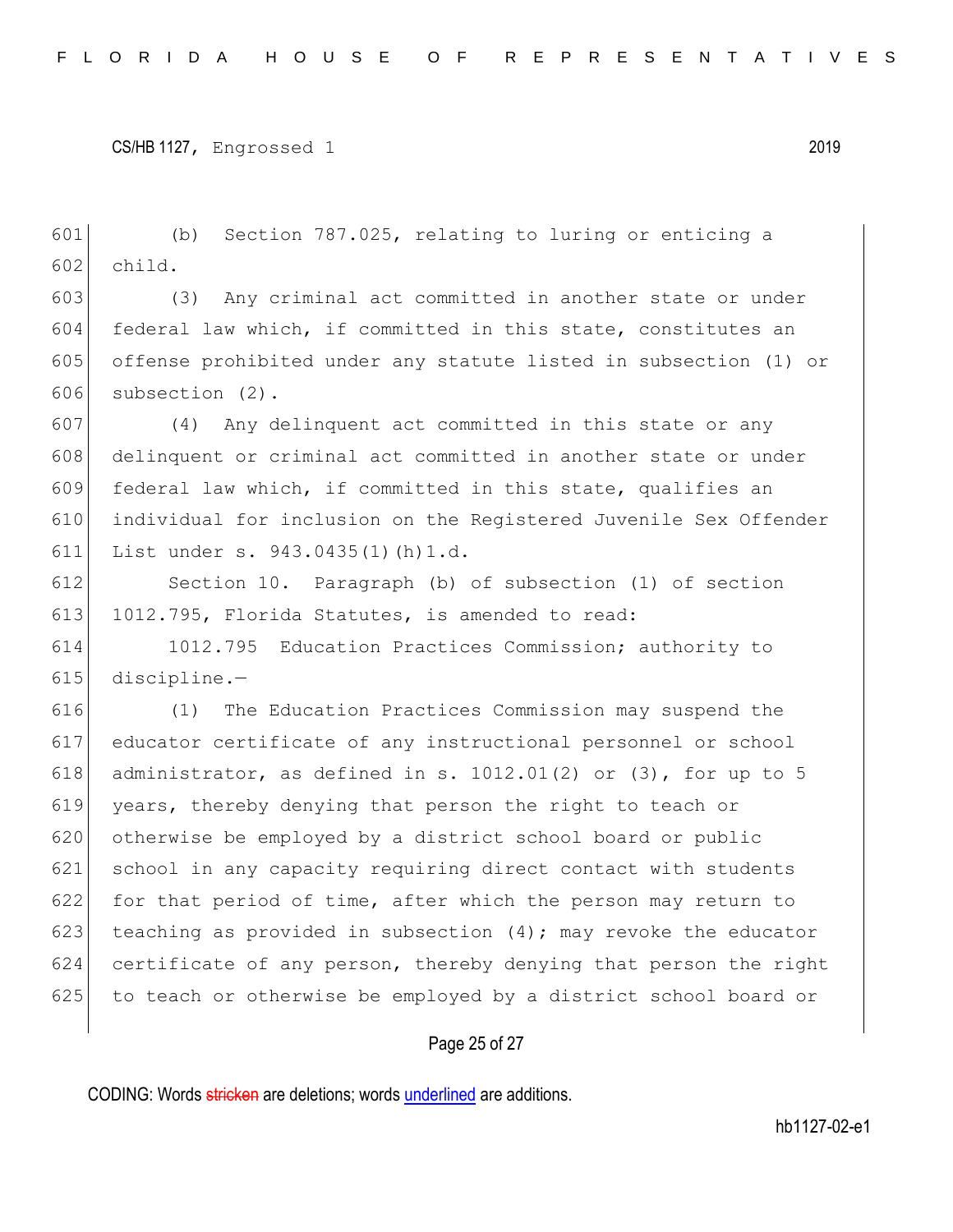626 public school in any capacity requiring direct contact with 627 students for up to 10 years, with reinstatement subject to 628 subsection  $(4)$ ; may permanently revoke the educator certificate 629 of any person thereby denying that person the right to teach or 630 otherwise be employed by a district school board or public 631 school in any capacity requiring direct contact with students; 632 may suspend a person's educator certificate, upon an order of 633 the court or notice by the Department of Revenue relating to the 634 payment of child support; or may impose any other penalty 635 provided by law, if the person: 636 (b) Knowingly failed to report: 637 1. Actual or suspected child abuse as required in s.

638 1006.061; or report

639 2. Alleged misconduct that would be a violation of s. 640 800.101; or

641 3. A disqualifying offense under s. 1012.315  $by$ 642 instructional personnel or school administrators which affects  $643$  the health, safety, or welfare of a student as required in 644 <del>1012.796</del>.

645 Section 11. Subsection (5) of section 1012.796, Florida 646 Statutes, is amended, and subsection  $(10)$  is added to that 647 section, to read:

648 1012.796 Complaints against teachers and administrators; 649 procedure; penalties.-

650 (5) When an allegation of misconduct by an individual

Page 26 of 27